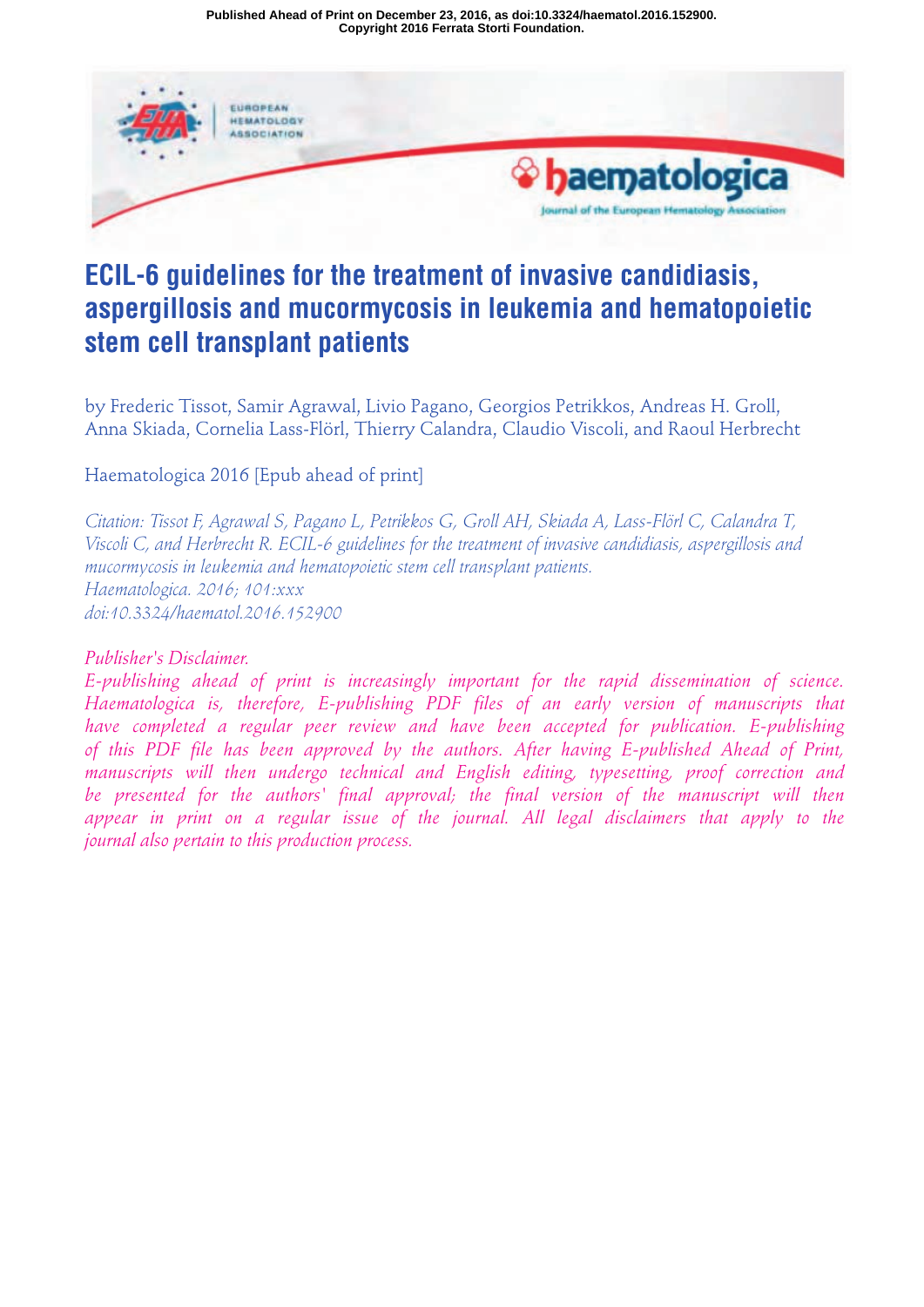### **ECIL-6 guidelines for the treatment of invasive candidiasis, aspergillosis and mucormycosis in leukemia and hematopoietic stem cell transplant patients**

Frederic Tissot<sup>1</sup>, Samir Agrawal<sup>2</sup>, Livio Pagano<sup>3</sup>, Georgios Petrikkos<sup>4</sup>, Andreas H. Groll<sup>5</sup>, Anna Skiada<sup>6</sup>, Cornelia Lass-Flörl<sup>7</sup>, Thierry Calandra<sup>1</sup>, Claudio Viscoli<sup>8</sup>, Raoul Herbrecht<sup>9</sup>

#### Affiliations:

<sup>1</sup> Infectious Diseases Service, Centre Hospitalier Universitaire Vaudois and University of Lausanne, Lausanne, Switzerland

<sup>2</sup> Division of Haemato-Oncology, St Bartholomew's Hospital; Blizard Institute, Queen Mary University, London, UK

<sup>3</sup> Hematology, Catholic University of Sacred Heart Roma, Italy

4 School of Medicine, European University Cyprus, Engomi, Cyprus

<sup>5</sup> Infectious Disease Research Program, Center for Bone Marrow Transplantation and Department of Pediatric Hematology/Oncology, University Children's Hospital, Münster, Germany

6 1st Department of Medicine, University of Athens, Greece

 $7$  Division of Hygiene and Medical Microbiology, Medical University of Innsbruck, Austria

8 University of Genova (DISSAL), Infectious Disease Division, IRCCS San Martino-IST, Genova, Italy

<sup>9</sup> Oncology and Hematology, Hôpitaux Universitaires de Strasbourg and Université de Strasbourg, France

| Corresponding author: | <b>Frederic Tissot</b>                                               |
|-----------------------|----------------------------------------------------------------------|
|                       | Infectious Diseases Service                                          |
|                       | Centre Hospitalier Universitaire Vaudois and University of Lausanne, |
|                       | Lausanne, Switzerland                                                |
|                       | Phone: 00 41 79 556 82 01                                            |
|                       | Email: frederic.tissot@chuv.ch                                       |

Abstract word count: 181 Text word count: 3070 Tables: 10 Figures: 0 References: 79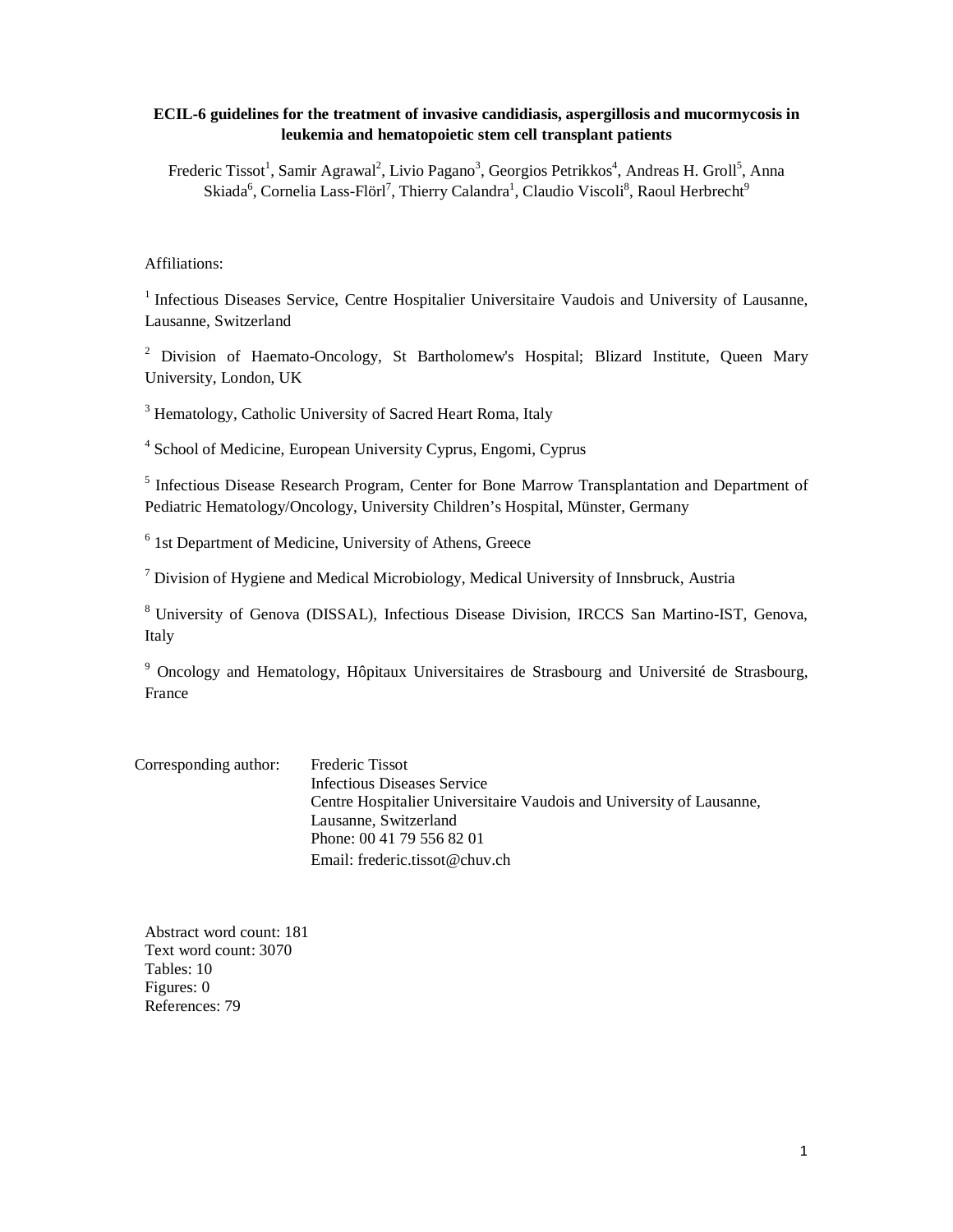#### **Abstract**

The European Conference on Infections in Leukemia (ECIL) provides recommendations for diagnostic strategies and prophylactic, pre-emptive or targeted therapy strategies for various types of infection in patients with hematological malignancies or hematopoietic stem cell transplantation recipients. Meetings are held every two years since 2005 and evidence-based recommendations are elaborated after evaluation of the literature and discussion among specialists of nearly all European countries. In this manuscript, the ECIL group presents the 2015-update of the recommendations for the targeted treatment of invasive candidiasis, aspergillosis and mucormycosis. Current data now allow a very strong recommendation in favor of echinocandins for first line therapy of candidemia irrespective of the underlying predisposing factors. Anidulafungin has been given the same grading as the other echinocandins for hemato-oncological patients. The beneficial role of catheter removal in candidemia is strengthened. *Aspergillus* guidelines now recommend the use of either voriconazole or isavuconazole for first line treatment of invasive aspergillosis, while first line combination antifungal therapy is not routinely recommended. As only few new data were published since the last ECIL guidelines, no major changes were brought to mucormycosis recommendations.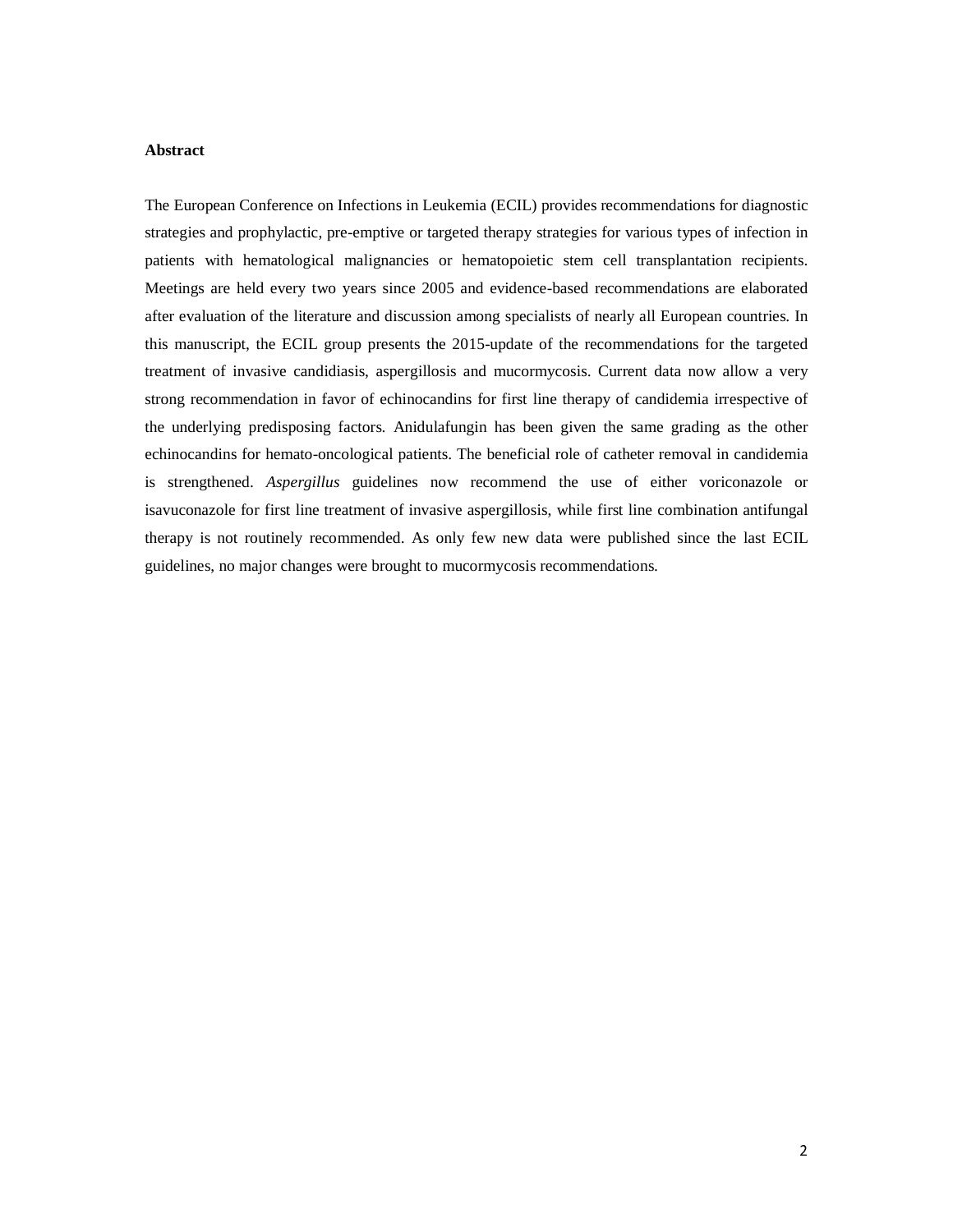#### **Introduction**

ECIL is the result of a collaboration between the European Organization for Research and Treatment of Cancer (EORTC), the European Society for Blood and Marrow Transplantation (EBMT), the European Leukemia Net (ELN) and the International Immunocompromised Host Society (ICSH). First recommendations for the treatment of *Candida* and *Aspergillus* infections in hematological patients have been published in 2007 after ECIL-1 and have then been updated at ECIL-2 and ECIL-3.<sup>1, 2</sup> First recommendations for the diagnosis and treatment of mucormycosis have been published after ECIL-3.<sup>3</sup> ECIL-4 updates for antifungal therapy were only available as slides on the websites of these participating societies without publication of a manuscript considering lack of substantial new data and the limited modifications compared to the latest publication.

With respect to the targeted treatment of fungal infections, the goals for ECIL-5 were to update the recommendations with analysis of the new data for invasive candidiasis, aspergillosis and mucormycosis in hematological patients. The update was also necessary to change the prior 5-level grading (A to E) used during the ECIL 1 to 4 for the strength of recommendations for *Candida* and *Aspergillus* infections into a 3-level grading (A to C) already used during ECIL-3 for the first recommendation for mucormycosis (Table 1).<sup>1-3</sup> The grading for quality of evidence has not been modified.

#### **Methods**

ECIL-5 meeting was held in September 2013 and involved 57 experts from 21 countries including three non-European countries. Conclusion slides of ECIL-5 were available on the websites of EORTC, EBMT, ELN and ICHS. ECIL-6 meeting was held in September 2015 with the presence of 55 experts from 24 countries including four non-European countries (see collaborator list at the end of the text).

At both ECIL-5 and ECIL-6 meetings, the antifungal therapy working group made a search for new publications regarding treatment of invasive candidiasis, aspergillosis and mucormycosis. The group was divided in three subgroups, each being responsible for one of each fungal infection type. The literature search was performed in Pubmed and Cochrane databases. Abstracts presented at major congresses during the previous two years were also retrieved and integrated in the ECIL recommendation. All recommendations referring to an abstract, however, were classified as provisional until the publication of the final manuscript.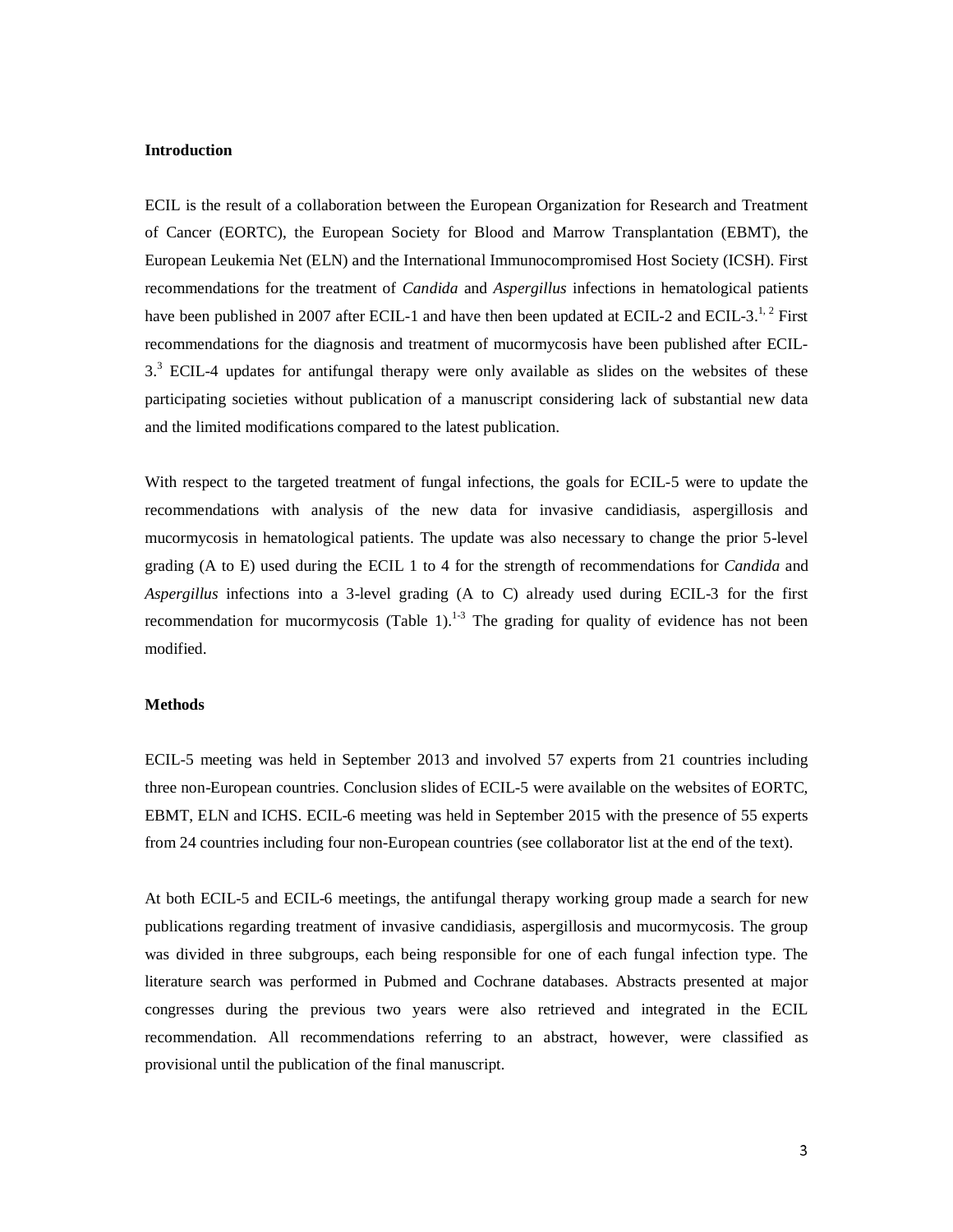The working group presented its recommendations during the plenary session at ECIL-5 meeting and then incorporated the suggestions coming from the assembly. In case of absence of full consensus, a vote was organized and final decision was based on majority of votes from the full ECIL-5 assembly. The updated recommendations were presented on the next day during a second plenary session for final approval. Recommendations were graded based on the strength of recommendations (three-level scale: A, B, or C) and quality of evidence (three-level scale: I, II, or III) as detailed in Table 1.

The manuscript of ECIL-5 was taken on hold on after debates had emerged on differences between ECIL and European Society for Clinical Microbiology and Infectious Diseases (ESCMID) / European Confederation of Medical Mycology (ECMM) recommendations on guidelines for prophylaxis and treatment of invasive aspergillosis (draft presented at ECCMID 2014).<sup>4</sup> Two joint meetings were subsequently held (December 2014 and April 2015) to identify the differences and the exact reasons for these differences. The aim was not to modify the recommendations made by each of the two groups but rather to add explanations on the differences in the manuscript. For further clarification, a joint presentation was given at ECIL-6 by members of the ECIL group and of the ESCMID/ECMM group. This resulted in a delay of publication of the ECIL-5 recommendations and the ECIL assembly approved during the ECIL-6 plenary session a new search for publications or abstracts until September 2015 with inclusion of all relevant data on aspergillosis, candidiasis and mucormycosis for a full update of the guidelines. Final approval by the majority of the members of the group was obtained in the Fall of 2015. The actual manuscript includes updates from both ECIL-5 and ECIL-6 and is called ECIL-6 guidelines for the treatment of invasive candidiasis, aspergillosis and mucormycosis in leukemia and hematopoietic stem cell transplant patients.

#### **Invasive candidiasis**

Like previous ECIL recommendations, the current guidelines for invasive candidiasis cover hematological population as well as the general population of patients. Although hematological patients are the main focus of the recommendation, this distinction is kept because available data from original randomized controlled trials mainly include non-neutropenic patients. Chronic infections are not considered. Twenty-two major publications have been identified (Tables 2 and 3).<sup>5-26</sup> Fifteen reported primary results from clinical trials.<sup>5-11, 13-17, 19, 20</sup> One publication analyzed results of a subgroup of cancer patients from a previously published trial.<sup>12</sup> One publication reported the analysis of pooled data from two trials previously published with a focus on patients with an underlying malignancy. <sup>21</sup> All these studies have been published before ECIL-4. Since then, five studies were identified, including one patient-level quantitative review of 7 published trials on invasive candidiasis, one pooled patient-level data analysis from 5 prospective trials on anidulafungin, one systematic review of 17 randomized clinical trials focusing on invasive candidiasis in neutropenic patients, one prospective non-comparative trial evaluating a strategy of early oral switch from anidulafungin for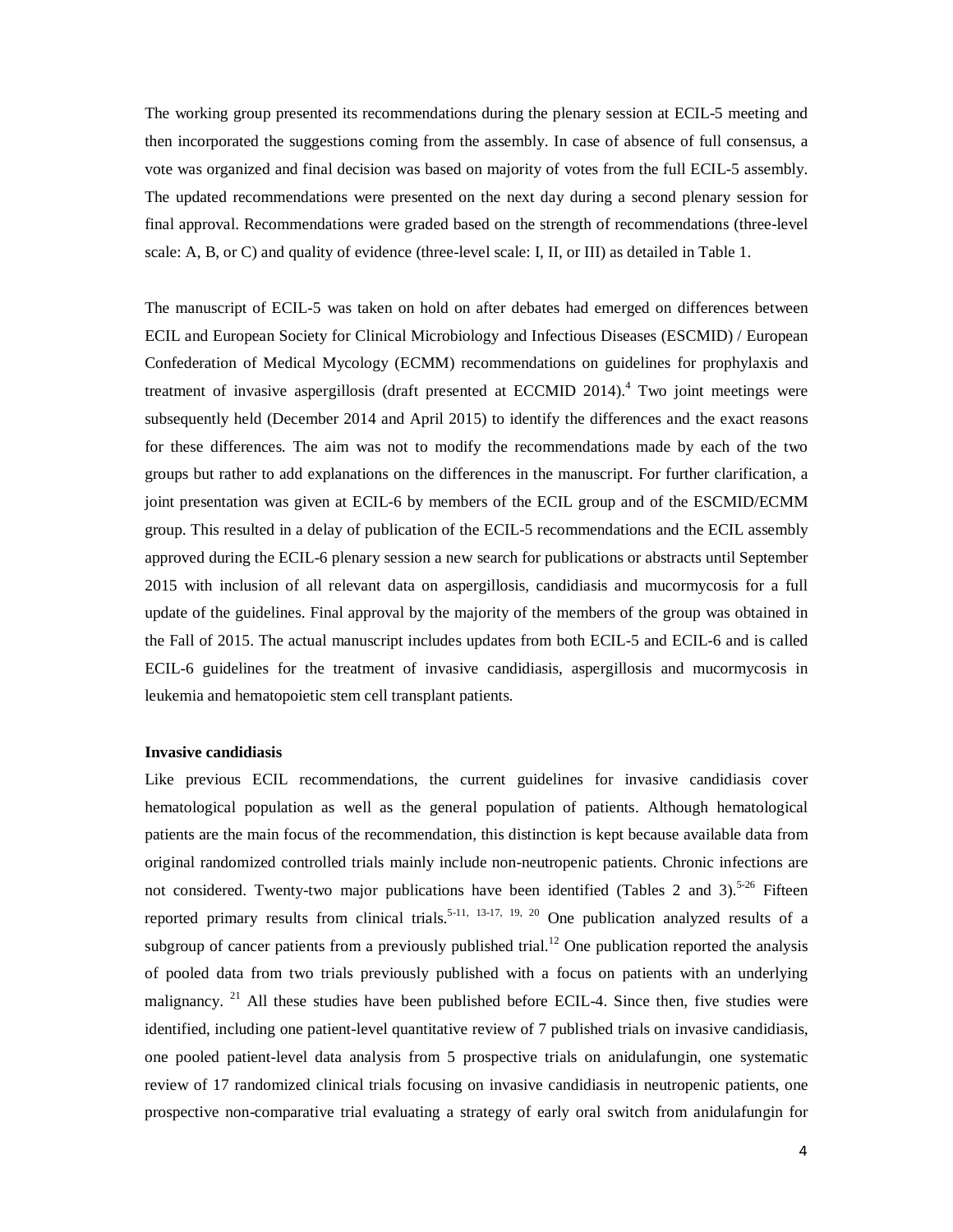invasive candidiasis and one observational study comparing the initial use of echinocandin-based vs. azole-based regimen for *C. parapsilosis* candidemia.<sup>22-26</sup> These publications were the reasons for the change in guidelines. Characteristics of these studies and main results are shown in Table 2 and 3.

The number of neutropenic patients included in each of these studies was low and limited the level of evidence of the recommendation for this group of patients. The review published by Andes and al. showed that in the univariate analysis, neutropenia was one of the factors significantly and negatively associated both with clinical outcome and with survival.<sup>22</sup> In the multivariate analysis, however, the effect of neutropenia disappeared, but there was a significant association of immunosuppressive therapy (including steroids) with lower survival. Other factors significantly associated with lower survival were the APACHE score, infection by *C. tropicalis* and age, while treatment with an echinocandin (OR  $0.65$ , 95% CI  $0.45$ -0.94, p=0.02) and catheter removal were both significantly associated with better survival (OR  $0.50$ ,  $95\%$  CI  $0.35$ -0.72, p=0.0001).

Based on the patient-level quantitative analysis by Andes et al., echinocandins must be considered as first-line choice for invasive *Candida* infections before species identification (table 4).<sup>22</sup> The strength of recommendation is the same (A) for anidulafungin, caspofungin and micafungin and is also the same for overall and hematological population. However, the quality of evidence is lower for hematological patients (II) compared to the overall population, as the number of neutropenic patients recruited in the clinical trials was low. A recent communication on a patient-level pooled analysis of one randomized clinical trial and four open label studies focusing on anidulafungin in 46 neutropenic patients with candidemia showed comparable response and survival rates to those observed with caspofungin and micafungin in other studies.<sup>25</sup> Therefore, the grading is now similar (A II) for all three echinocandins for the treatment of invasive candidiasis in hematological patients.

Liposomal amphotericin B has also been graded A I for overall population and A II for hematological patients due to similar efficacy in comparison to micafungin.<sup>15, 21</sup> However, its safety profile is less favorable and therefore liposomal amphotericin B should be considered as an alternative in case of contraindication to echinocandins. Fluconazole and voriconazole are potential alternative for first line treatment in overall population provided there is no previous exposure to azoles and the infection is not severe (fluconazole).

After species identification, susceptibility testing should guide the treatment. In general, echinocandins remain the drug of choice except for *C. parapsilosis* where fluconazole is more appropriate (table 5). However, a recent observational study reported no difference in 30-day mortality and persistent candidemia at 72h of an echinocandin-based regimen compared to an azole-based therapy for patients with *C. parapsilosis* candidemia.<sup>26</sup> Therefore, the continuing use of echinocandins might be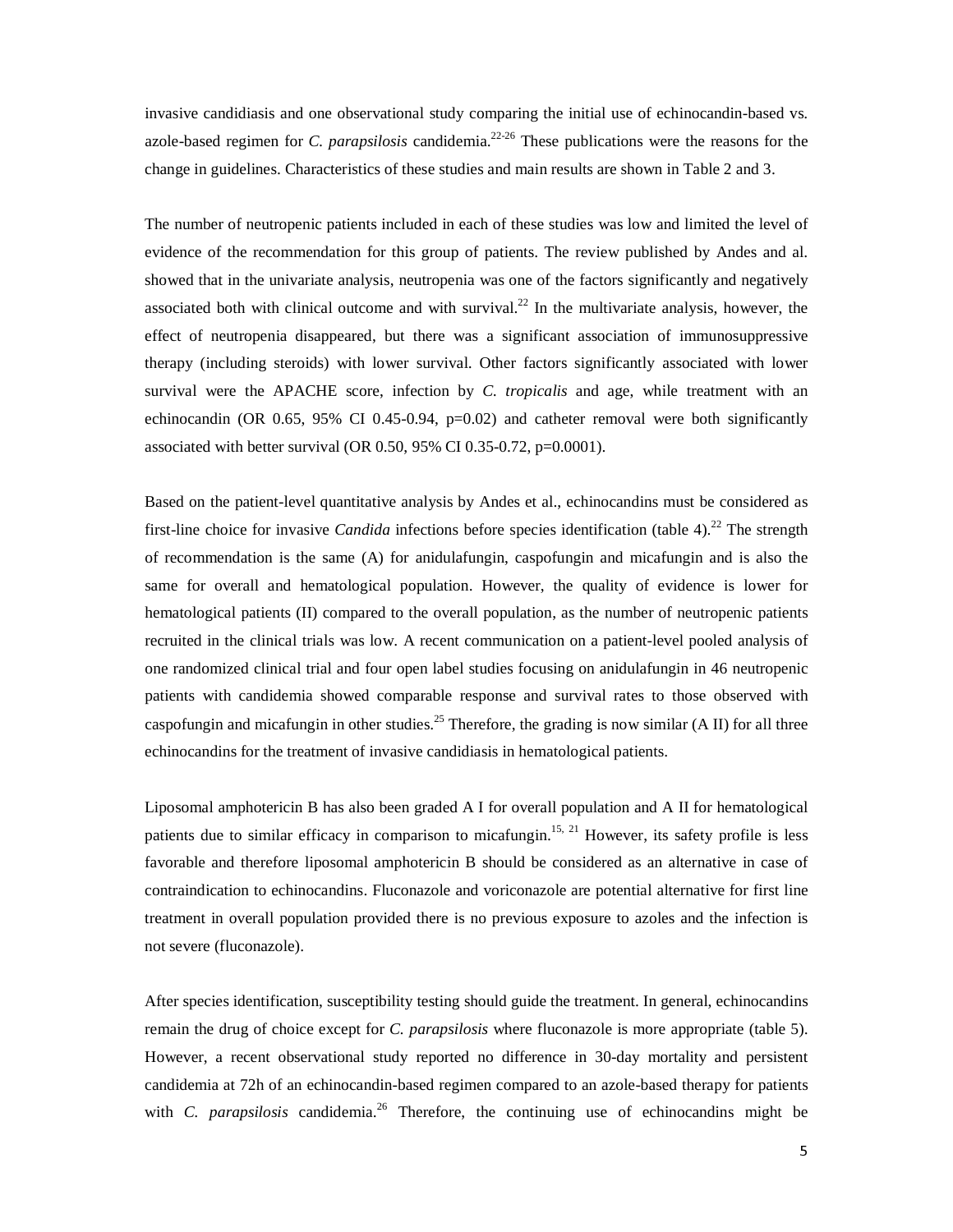considered in patients with a clinical and microbiological response. When *Candida* species is azolesusceptible, step-down to fluconazole can be considered in stable patients after 5 days of iv therapy.<sup>24</sup> In patients with *Candida krusei* infection, switch to oral voriconazole is an option.

Although the role of catheter removal in the management of candidemia has long been controversial, most recent studies suggest a beneficial effect on outcome.<sup>6-8, 10, 11, 15, 16, 20, 26-33</sup> Garnacho-Montero et al. showed in a large number of candidemia that early adequate therapy and removal of central venous line were independently associated with lower mortality.<sup>34</sup> The patient-level quantitative analysis by Andes et al. also demonstrated in a multivariate analysis that removal of catheter was associated with a decreased mortality [OR 0.50; 95% CI 0.35-0.72;  $p=0.0001$ ].<sup>22</sup> The recommendation is therefore to remove rapidly the catheter in overall population (grade A II) as well as in hematological patients (grade B II) irrespective of the *Candida* species. If central venous catheter cannot be removed, treatment should include an echinocandin or a lipid formulation of amphotericin B due to their better activity on *Candida* biofilms.<sup>35-37</sup>

#### **Invasive** *Aspergillus* **infections**

Nine prospective trials (only 4 being randomized comparative trials) have been published before ECIL-4 and were the basis of the previous guidelines for first-line therapy in invasive aspergillosis (Table 6).38-46 An additional paper reported a post-hoc analysis of the trial comparing standard dose of liposomal amphotericin B to high-dose of liposomal amphotericin  $B<sup>47</sup>$ . This post-hoc analysis comparing outcome in possible versus mycologically documented aspergillosis underscored the limited number of mycologically documented infections but did not lead to any change in the grading for liposomal amphotericin B. A second post-hoc analysis was performed on the voriconazole versus amphotericin B deoxycholate trial.<sup>48</sup> Integration of the results of baseline galactomannan detection tests performed after primary analysis and re-categorization according to the 2008 EORTC/MSG definition criteria allowed to identify more mycologically documented cases of invasive aspergillosis.<sup>49</sup> Conclusions of this post-hoc analysis were similar to those of the primary analysis and therefore its results did not affect the grading for voriconazole and for amphotericin B deoxycholate.

At the time of ECIL-5, results from the comparative study of voriconazole plus anidulafungin versus voriconazole plus placebo were only available in an abstract form. The results have been discussed with a provisional grading that could be transformed in a definite grading as no additional data available in the full paper suggested a need for change in provisional recommendations.<sup>50</sup> This study failed to reach the primary endpoint of decreased all-cause mortality at week 6 (difference of -8.2% in favor of combination, p value  $= 0.087$ ). However, in a subgroup of patients with an invasive aspergillosis documented by positive galactomannan in either serum or bronchoalveolar lavage, 6 week all-cause mortality was lower in patients receiving combination therapy (difference of -11.6% in favor of combination, p value  $= 0.037$ ). A large majority of the ECIL members felt that this subgroup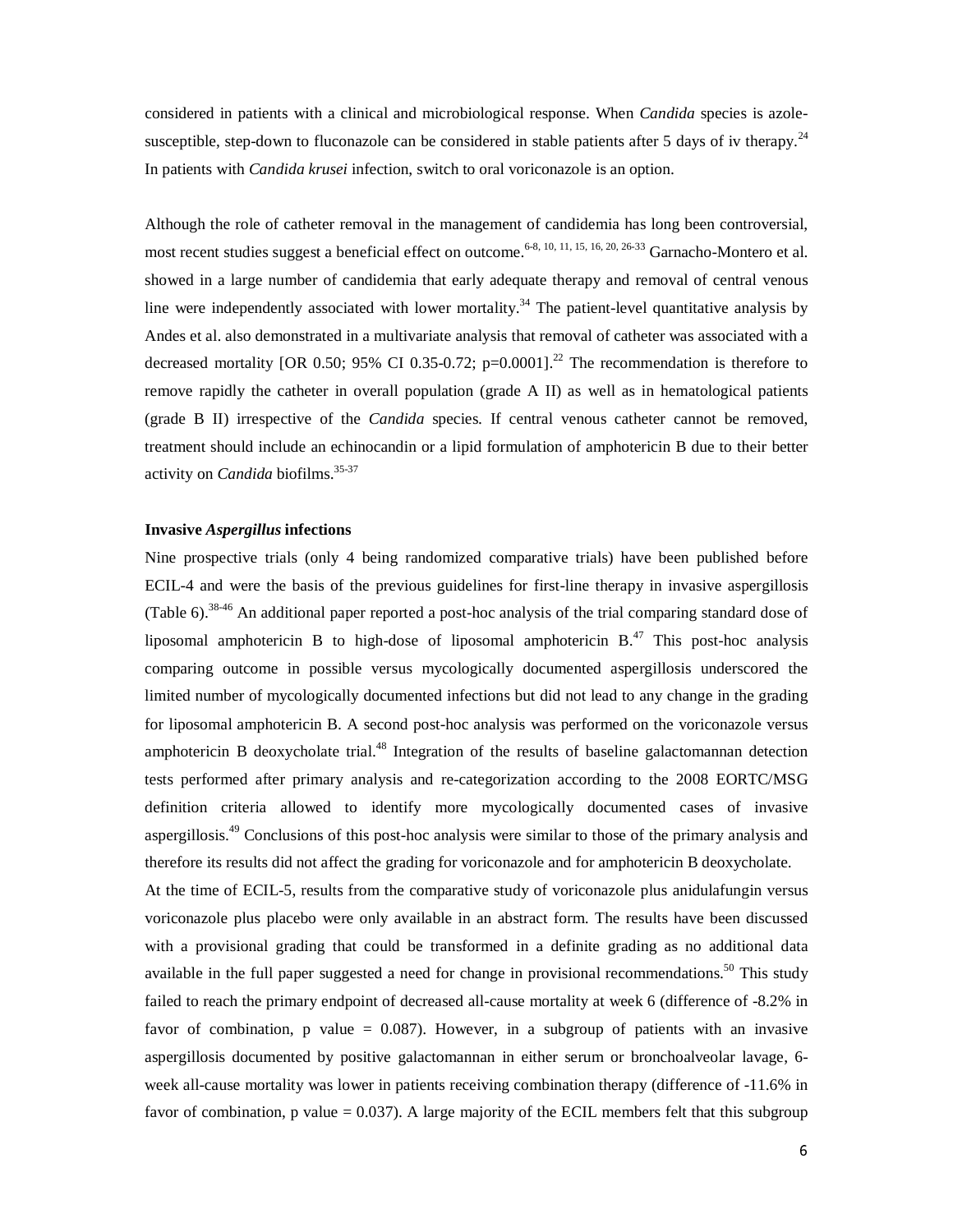analysis, not planned at the origin, was not sufficient to give a stronger recommendation although this subgroup included 80% of the modified intent-to-treat population. Therefore the combination of voriconazole plus anidulafungin was graded C I for primary therapy of invasive aspergillosis while all other combinations were grade C III in the absence of well-designed studies for first line therapy.

Table 6 summarizes the main characteristics and results of the various studies. Importantly, very few studies had a large number of patients with a mycological documentation. $40, 41, 50$  As shown by the two post-hoc analyses, survival was substantially lower in mycologically documented infections compared to possible cases.  $47,48$  Therefore studies with a limited number of documented cases cannot lead to the strongest recommendations. As no study specifically addressed management of breakthrough aspergillosis after failure of posaconazole or voriconazole prophylaxis, no recommendation could be provided on this issue.

The clinical trial comparing the new triazole isavuconazole versus voriconazole for primary therapy of invasive aspergillosis could not be discussed during ECIL-5 as results were only presented as an abstract form in 2014. However, the group could review these abstracts data during the ECIL-6 meeting. Isavuconazole appears as effective as voriconazole for the treatment of invasive aspergillosis and has a better safety profile. Therefore, a grade A I similar to the grading for voriconazole has been given to isavuconazole. As the full paper has been published shortly after the meeting and confirms the results, the provisional grading attributed during the meeting has been transformed into a definite grading in this manuscript. $51$ 

Currently, amphotericin B deoxycholate is considered to have no role in the treatment of invasive aspergillosis when more effective and less toxic agents are available. Its limited efficacy and its poor safety profile led to a recommendation against its use. No substantial change has been made for second line therapy in the absence of new data (table 8).

#### **Mucormycosis**

Diagnostic and therapeutic strategies have been discussed during the ECIL-5 and ECIL-6. *Rhizopus*, *Mucor*, *Lichtheimia* (previously classified as *Absidia*), *Cunninghamella*, *Rhizomucor*, *Apophysomyces*, and *Saksenaea* are the genera most frequently involved in human disease.<sup>52</sup> *Cunninghamella* species is more virulent in experimental models and may be associated with a higher mortality rate in patients.<sup>53</sup>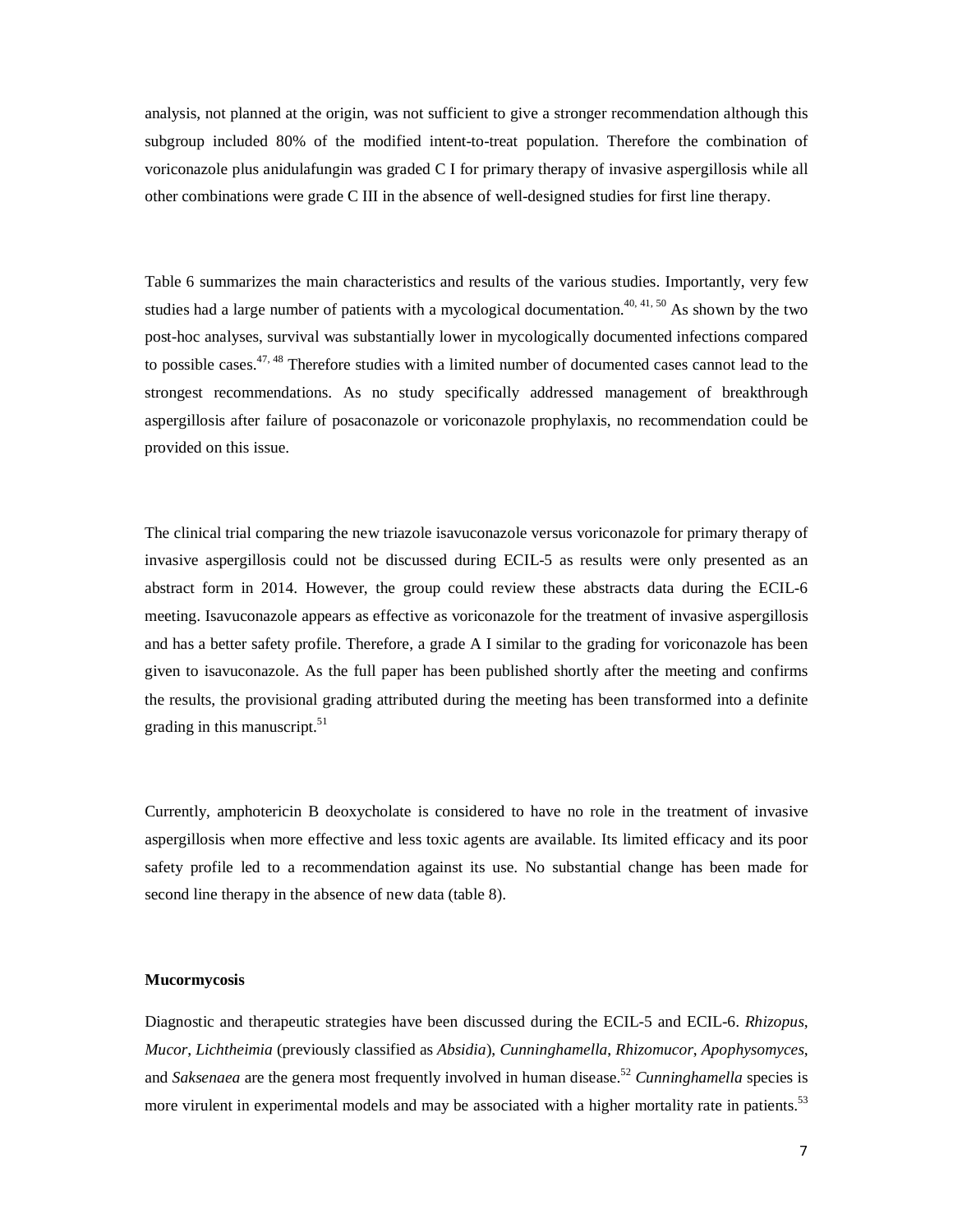So far, there is not enough evidence that identification of mucormycosis to the genus and/or species level helps guiding antifungal treatment.<sup>54, 55</sup> Species identification remains nevertheless important for outbreak investigations.<sup>56</sup> However, the differentiation between mucormycosis and other invasive mold infection is of critical importance as it has major therapeutic implications.

While epidemiological aspects and some clinical (sinus disease, concomitant diabetes, occurrence under voriconazole therapy) and radiological factors (reverse halo sign on chest CT-scan) may help to suspect mucormycosis, the diagnosis remains difficult and biopsy of the lesion is often required. Identification of the pathogen most often comes from microscopy, culture and/or histopathology examination of relevant samples. New diagnostic approaches include molecular testing on serum and various other clinical samples including formalin fixed tissues, MALDI-TOF and Mucorales-specific T-cell detection.<sup>57-64</sup> Although these new approaches are very promising for an earlier diagnosis, no grading for their use can be given so far due to the lack of data.

Amphotericin B, posaconazole and isavuconazole are the most potent agents in vitro.<sup>65-67</sup> Currently, no validated minimum inhibitory concentrations breakpoints for any of the drugs are available and thus determination of susceptibility categories is not possible for the agents of mucormycosis. ECIL-3 recommendations for the treatment of mucormycosis were mostly based on retrospective studies, registry data and small prospective non-controlled studies.<sup>3, 68-77</sup> Few new data are available for the treatment of mucormycosis since ECIL 4 and therefore, the current recommendations are very similar.

A prospective non-comparative trial assessed the efficacy and safety of first-line therapy with highdose liposomal amphotericin B given at 10 mg/kg/day combined with surgery when appropriate.<sup>78</sup> This trial demonstrated efficacy of high-dose liposomal amphotericin B plus surgery in mucormycosis with a survival rate of 62% at week 12. The only factor associated with mortality was the presence of hematological malignancy or cancer [HR: 3.15; 95% CI: 1.12 – 8.91; 0.02]. Renal impairment of any degree was observed in 40% of the patients but was transient in most of them. These results confirm the beneficial role of liposomal amphotericin B but do not yet allow recommending the administration of such a high dose of 10 mg/kg/day.

A short paper presented data from a retrospective analysis of a combination of posaconazole and a lipid formulation of amphotericin  $B<sup>79</sup>$ . Thirty-two patients received this combination of posaconazole with liposomal amphotericin B (27 patients) or amphotericin B lipid complex (5 patients). Only three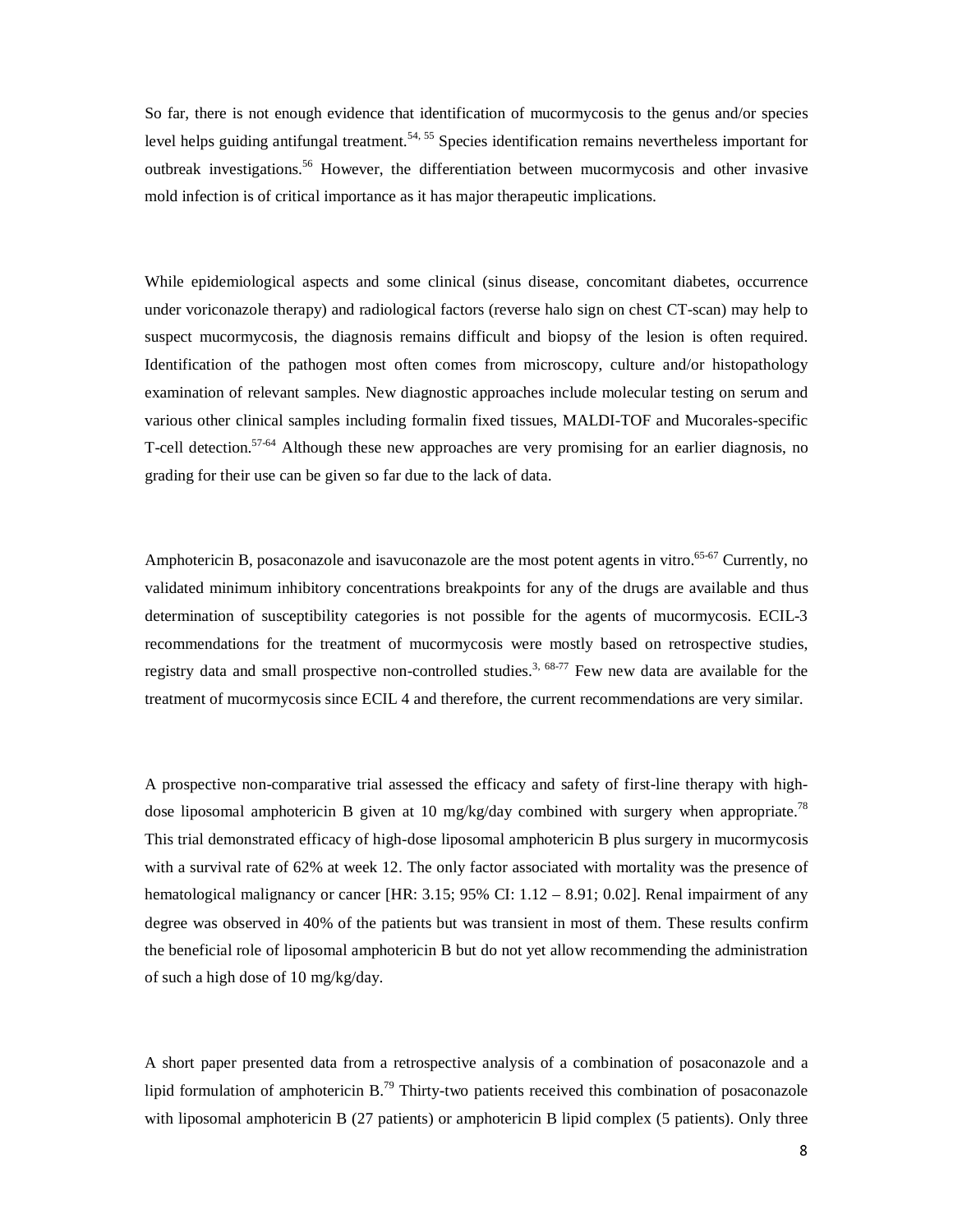of them were treated with this combination in first line. Overall response rate was 56% but a large proportion of patients (59%) died before day 90. The low number of patients, the retrospective nature of the study and the high mortality rate at day 90 only allowed for a B III recommendation for this combination for salvage therapy of mucormycosis.

#### **Discussion and conclusions**

Update of the ECIL antifungal treatment recommendations were needed as there were important new data and also because of necessary changes in the ECIL grading system to be in harmony with other ECIL recommendations. Most important data for invasive candidiasis come from a large review at a patient level of seven major trials.<sup>22</sup> The multivariate analysis allows now a very strong recommendation in favor of an echinocandin for the first line therapy of a candidemia irrespective of the underlying predisposing factors. The controversy on the beneficial role of catheter removal can now be considered as resolved. Most interesting new data were the publication of a first line combination study in invasive aspergillosis and the results of a randomized comparative trial comparing isavuconazole to voriconazole. *Aspergillus* guidelines now include the results of these two clinical trials and should help clinicians in their treatment decision making. Since few new data were published since the last ECIL guidelines, no major changes were brought to mucormycosis management. Of note, posology and indication of antifungal agents reported in the current guidelines do not necessarily reflect those licensed by the Europe Medicines Agency (EMA) but are the result of a consensus-based analysis of available literature within the ECIL group.

Controversy has been raised about some discrepancies between ECIL-5 and the ESCMID recommendations for invasive aspergillosis in hematological patients. These differences have been identified during a joint meeting and an ESCMID representative was invited to discuss them at ECIL-6 meeting. Most differences were minor and mostly reflected a difference in grading system The ECIL *Aspergillus* recommendations are restricted to hematological patients that represent more than 90% of the patients included in the major clinical trials.<sup>41, 43, 50, 51</sup> No subgroup of hematological patients deserving specific recommendation for *Aspergillus* infection treatment has been identified by ECIL group. In contrast, the ESCMID group had a broader approach considering all other conditions predisposing to invasive aspergillosis, and grading the diagnostic procedures and the prevention including environmental measures and providing also a grade for specific infection sites. In addition, the ESCMID group also segregated the hematological patients in subgroups and provided specific grading for each of them, with usually weaker recommendations when there was not a sufficient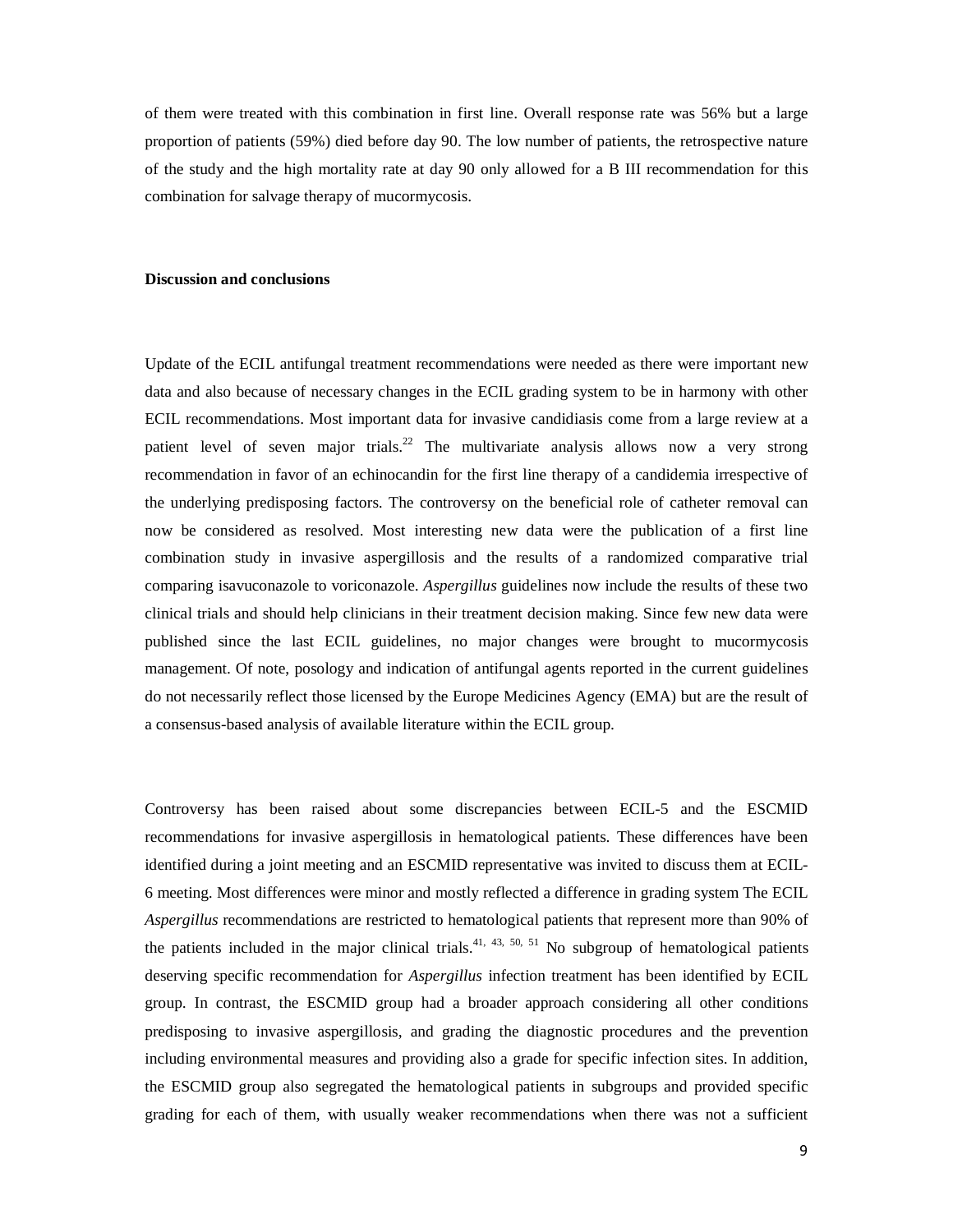number of patients with these specific underlying conditions included in the clinical studies. Finally and importantly, some data were not available at the time of ECIL-5 meeting but were in the public domain when the ESCMID group met. In September 2015, the ECIL-6 group was able to incorporate the new data and this has helped to reduce the apparent differences with the ESCMID guidelines. Therefore, neither the ECIL group nor the ESCMID group felt any other change than this update should be required.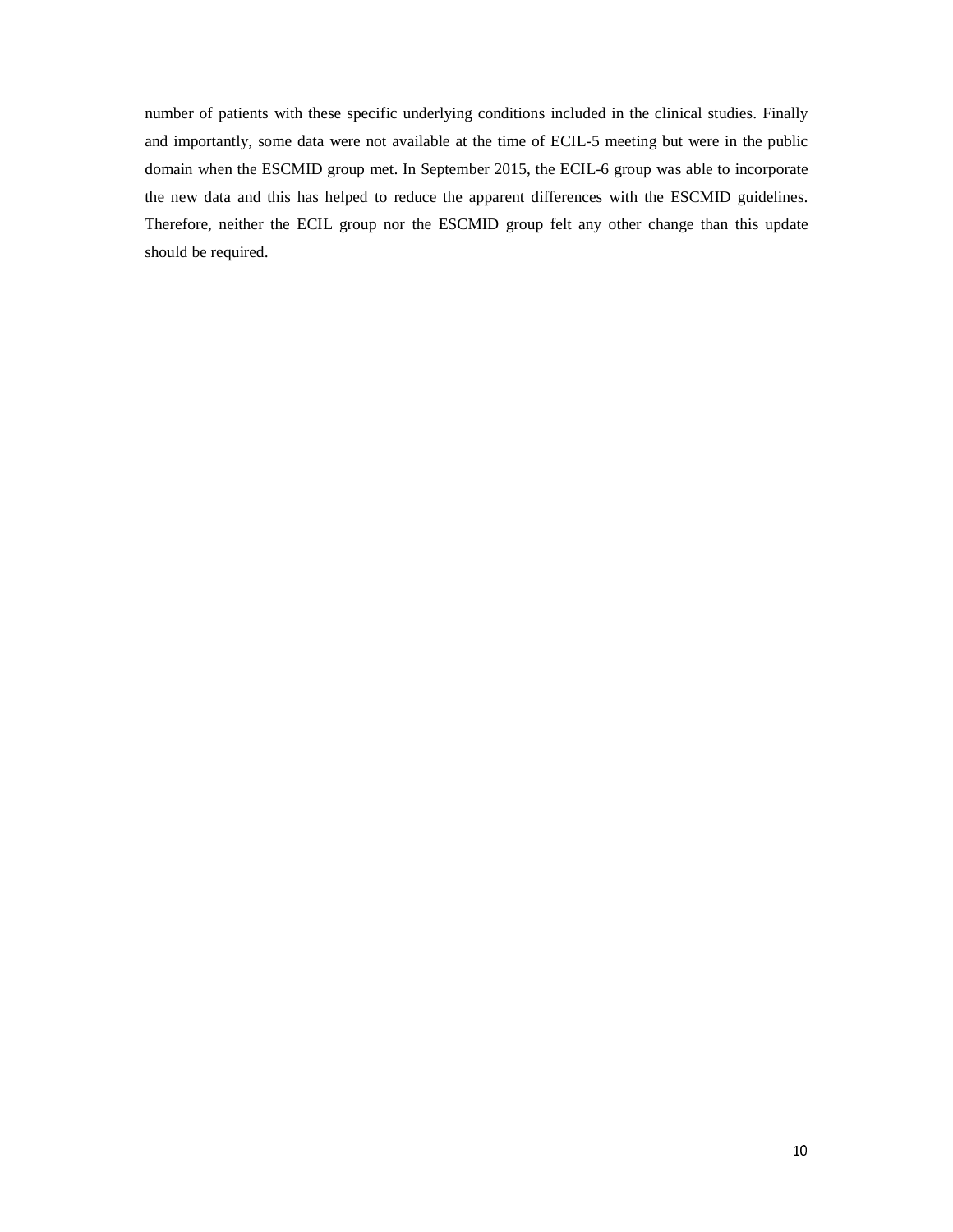Collaborators: Agrawal Samir, United Kingdom; Akova Murat, Turkey; Alanio Alexandre, France; Aljurf Mahmoud, Saudi Arabia; Averbukh Dina, Israel; Barnes Rosemary, United Kingdom; Blennow Ola, Sweden; Bochud Pierre Yves, Switzerland; Bouza Emilio, Spain; Bretagne Stephane, France; Bruggemann Roger, Netherlands; Calandra Thierry, Switzerland; Carratalà Jordi, Spain; Castagnola Elio, Italy; Cesaro Simone, Italy; Cordonnier Catherine, France; Cornely Oliver, Germany; Dalianis Tina, Sweden; De La Camara Rafael, Spain; Donnelly Peter Joseph, Netherlands; Drgona Lubos, Slovakia; Duarte Rafael, Spain; Einsele Hermann, Germany; Engelhard Dan, Israel; Ferreira Isabelina, Portugal; Fox Christopher, United Kingdom; Girmenia Corrado, Italy; Groll Andreas, Germany; Hauser Philippe, Switzerland; Heldal Dag, Norway; Helweg-Larsen Jannik, Denmark; Herbrecht Raoul, France; Hirsch Hans, Switzerland; Hubacek Petr, Czech Republic; Johnson Elizabeth M, United Kingdom; Kibbler Christopher, United Kingdom; Klyasova Galina, Russian Federation; Koskenvuo Minna, Finland; Kouba Michal, Czech Republic; Kullberg Bart-Jan, Netherlands; Lagrou Katrien, Belgium; Lewis Russel, Italy; Ljungman Per, Sweden; Maertens Johan, Belgium; Mallet Vincent, France; Marchetti Oscar, Switzerland; Martino Rodrigo, Spain; Maschmeyer Georg, Germany; Matos Olga, Portugal; Melchers Willem, Netherlands; Mikulska Malgorzata, Italy; Munoz Patricia, Spain; Nucci Marcio, Brazil; Orasch Christina, Switzerland; Padoin Christophe, France; Pagano Livio, Italy; Pagliuca Antonio, United Kingdom; Penack Olaf, Germany; Petrikkos Georgios, Greece; Racil Zdenek, Czech Republic; Ribaud Patricia, France; Rinaldo Christine H, Norway; Robin Christine, France; Roilides Emmanuel, Greece; Rovira Montserrat, Spain; Schellongowski Peter, Austria; Sedlacek Petr, Czech Republic; Sinko Janos, Hungary; Skiada Anna, Greece; Slavin Monica, Australia; Styczynski Jan,Poland; Tissot Frédéric, Switzerland; Van Boemmel Florian, Germany; Viscoli Claudio, Italy; Von Lilienfeld-Toal Marie, Germany; Ward Katherine, United Kingdom.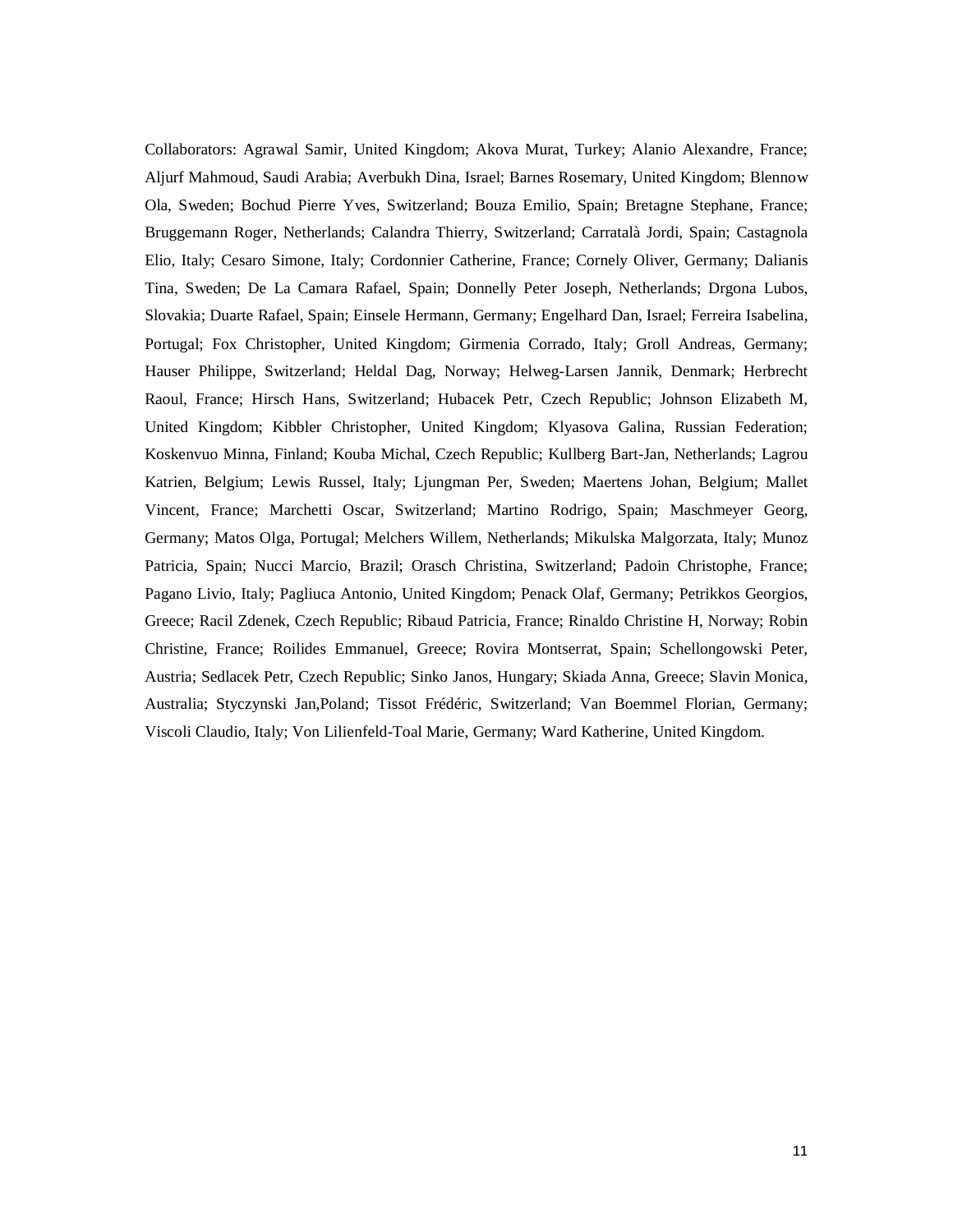#### Acknowledgment:

The authors and contributors thank the group GL-Events, Lyon, France, for the organization of the meeting. They also thank Valérie Rizzi-Puechal (Pfizer), France; Markus Rupp (MSD), Germany; Sonia Sanchez (Gilead Sciences), UK; Anne-Therese Witschi (Basilea), Switzerland; Lorraine Tweddle (Astellas), UK.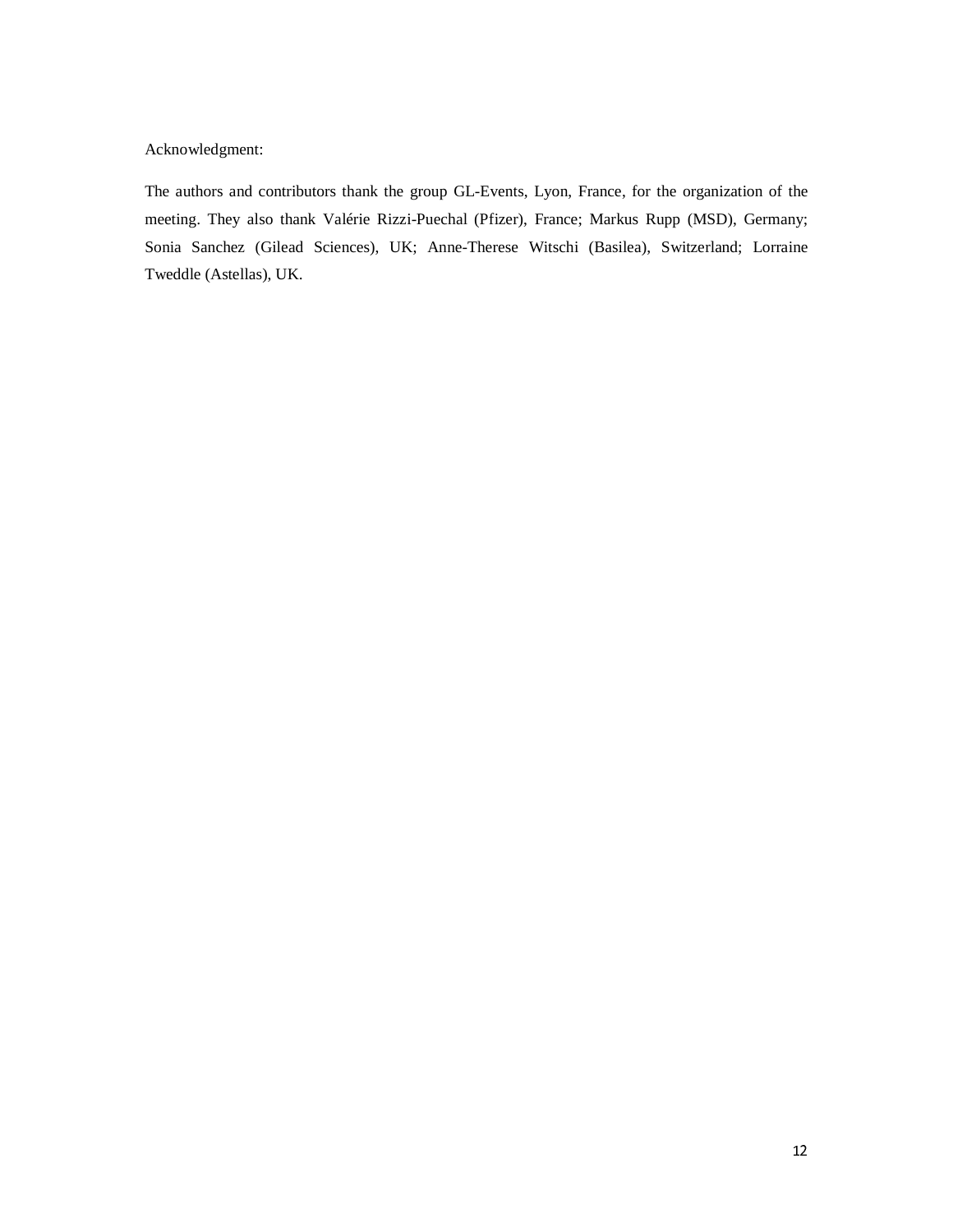#### References

1. Herbrecht R, Flückiger U, Gachot B, Ribaud P, Thiebaut A, Cordonnier C. Treatment of invasive Candida and invasive Aspergillus infections in adult haematological patients. Eur J Cancer Suppl. 2007;5(2):49-59.

2. Maertens J, Marchetti O, Herbrecht R, et al. European guidelines for antifungal management in leukemia and hematopoietic stem cell transplant recipients: summary of the ECIL 3--2009 update. Bone Marrow Transplant. 2011;46(5):709-718.

3. Skiada A, Lanternier F, Groll AH, et al. Diagnosis and treatment of mucormycosis in patients with hematological malignancies: guidelines from the 3rd European Conference on Infections in Leukemia (ECIL 3). Haematologica. 2013;98(4):492-504.

4. Ullmann AJ. ESCMID guidelines for the diagnosis and treatment of Aspergillus diseases. Invasive aspergillosis in haematology and oncology. European Congress of Clinical Microbiology and Infectious Diseases. Barcelona, Spain, 2014: Abstract EW081.

5. Rex JH, Bennett JE, Sugar AM, et al. A randomized trial comparing fluconazole with amphotericin B for the treatment of candidemia in patients without neutropenia. Candidemia Study Group and the National Institute. N Engl J Med. 1994;331(20):1325-1330.

6. Nguyen MH, Peacock JE, Jr., Tanner DC, et al. Therapeutic approaches in patients with candidemia. Evaluation in a multicenter, prospective, observational study. Arch Intern Med. 1995;155(22):2429-2435.

7. Anaissie EJ, Darouiche RO, Abi-Said D, et al. Management of invasive candidal infections: results of a prospective, randomized, multicenter study of fluconazole versus amphotericin B and review of the literature. Clin Infect Dis. 1996;23(5):964-972.

8. Anaissie EJ, Vartivarian SE, Abi-Said D, et al. Fluconazole versus amphotericin B in the treatment of hematogenous candidiasis: a matched cohort study. Am J Med. 1996;101(2):170-176.

9. Phillips P, Shafran S, Garber G, et al. Multicenter randomized trial of fluconazole versus amphotericin B for treatment of candidemia in non-neutropenic patients. Canadian Candidemia Study Group. Eur J Clin Microbiol Infect Dis. 1997;16(5):337-345.

10. Mora-Duarte J, Betts R, Rotstein C, et al. Comparison of caspofungin and amphotericin B for invasive candidiasis. N Engl J Med. 2002;347(25):2020-2029.

11. Rex JH, Pappas PG, Karchmer AW, et al. A randomized and blinded multicenter trial of highdose fluconazole plus placebo versus fluconazole plus amphotericin B as therapy for candidemia and its consequences in nonneutropenic subjects. Clin Infect Dis. 2003;36(10):1221-1228.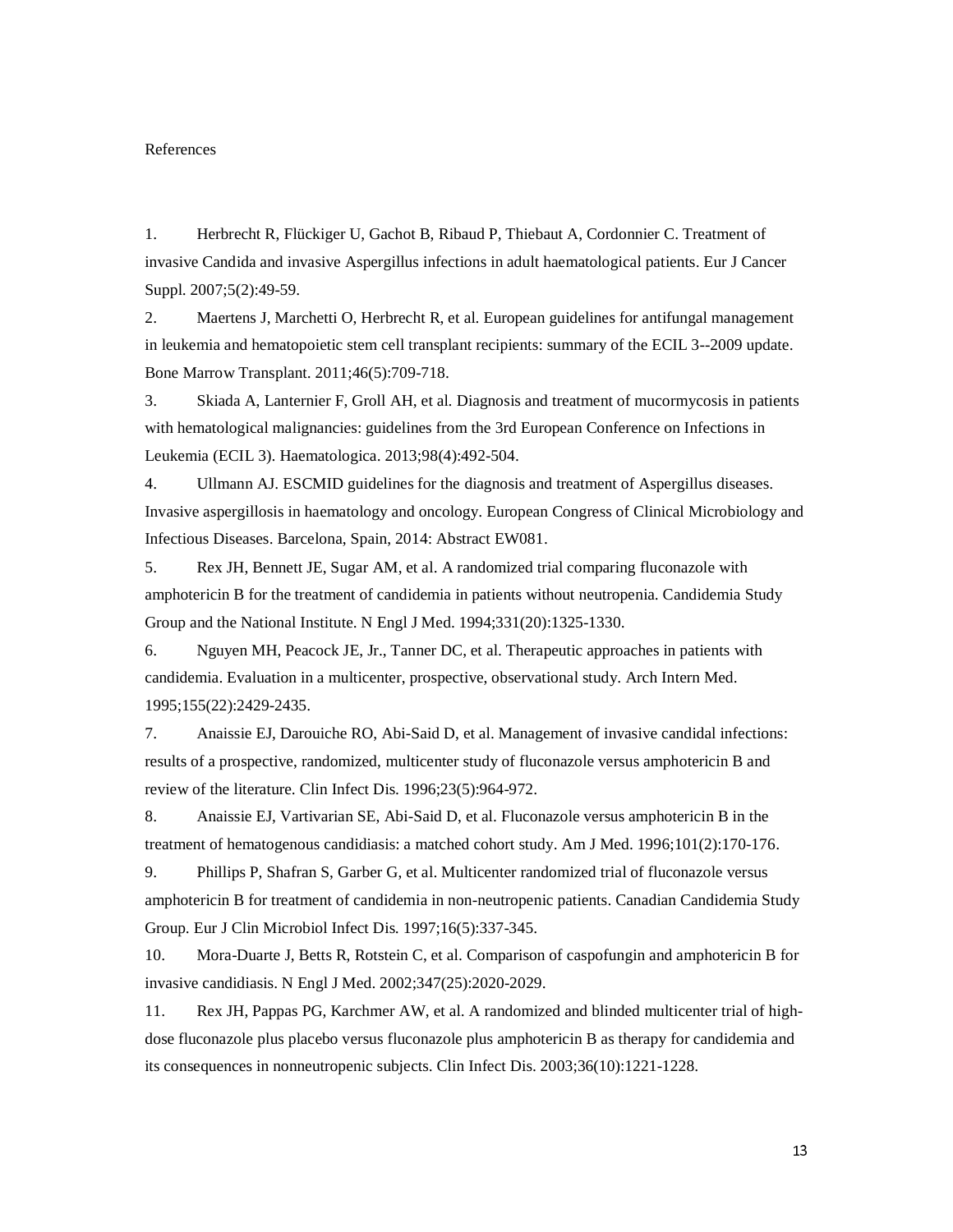12. DiNubile MJ, Hille D, Sable CA, Kartsonis NA. Invasive candidiasis in cancer patients: observations from a randomized clinical trial. J Infect. 2005;50(5):443-449.

13. Kullberg BJ, Sobel JD, Ruhnke M, et al. Voriconazole versus a regimen of amphotericin B followed by fluconazole for candidaemia in non-neutropenic patients: a randomised non-inferiority trial. Lancet. 2005;366(9495):1435-1442.

14. Ostrosky-Zeichner L, Kontoyiannis D, Raffalli J, et al. International, open-label, noncomparative, clinical trial of micafungin alone and in combination for treatment of newly diagnosed and refractory candidemia. Eur J Clin Microbiol Infect Dis. 2005;24(10):654-661.

15. Kuse ER, Chetchotisakd P, da Cunha CA, et al. Micafungin versus liposomal amphotericin B for candidaemia and invasive candidosis: a phase III randomised double-blind trial. Lancet. 2007;369(9572):1519-1527.

16. Pappas PG, Rotstein CM, Betts RF, et al. Micafungin versus caspofungin for treatment of candidemia and other forms of invasive candidiasis. Clin Infect Dis. 2007;45(7):883-893.

17. Reboli AC, Rotstein C, Pappas PG, et al. Anidulafungin versus fluconazole for invasive candidiasis. N Engl J Med. 2007;356(24):2472-2482.

18. Reboli AC, Shorr AF, Rotstein C, et al. Anidulafungin compared with fluconazole for treatment of candidemia and other forms of invasive candidiasis caused by Candida albicans: a multivariate analysis of factors associated with improved outcome. BMC Infect Dis. 2011;11:261.

19. Queiroz-Telles F, Berezin E, Leverger G, et al. Micafungin versus liposomal amphotericin B for pediatric patients with invasive candidiasis: substudy of a randomized double-blind trial. Pediatr Infect Dis J. 2008;27(9):820-826.

20. Betts RF, Nucci M, Talwar D, et al. A Multicenter, double-blind trial of a high-dose caspofungin treatment regimen versus a standard caspofungin treatment regimen for adult patients with invasive candidiasis. Clin Infect Dis. 2009;48(12):1676-1684.

21. Cornely OA, Marty FM, Stucker F, Pappas PG, Ullmann AJ. Efficacy and safety of micafungin for treatment of serious Candida infections in patients with or without malignant disease. Mycoses. 2011;54(6):e838-847.

22. Andes DR, Safdar N, Baddley JW, et al. Impact of treatment strategy on outcomes in patients with candidemia and other forms of invasive candidiasis: a patient-level quantitative review of randomized trials. Clin Infect Dis. 2012;54(8):1110-1122.

23. Kanji JN, Laverdiere M, Rotstein C, Walsh TJ, Shah PS, Haider S. Treatment of invasive candidiasis in neutropenic patients: systematic review of randomized controlled treatment trials. Leuk Lymphoma. 2013;54(7):1479-1487.

24. Vazquez J, Reboli AC, Pappas PG, et al. Evaluation of an early step-down strategy from intravenous anidulafungin to oral azole therapy for the treatment of candidemia and other forms of invasive candidiasis: results from an open-label trial. BMC Infect Dis. 2014;14:97.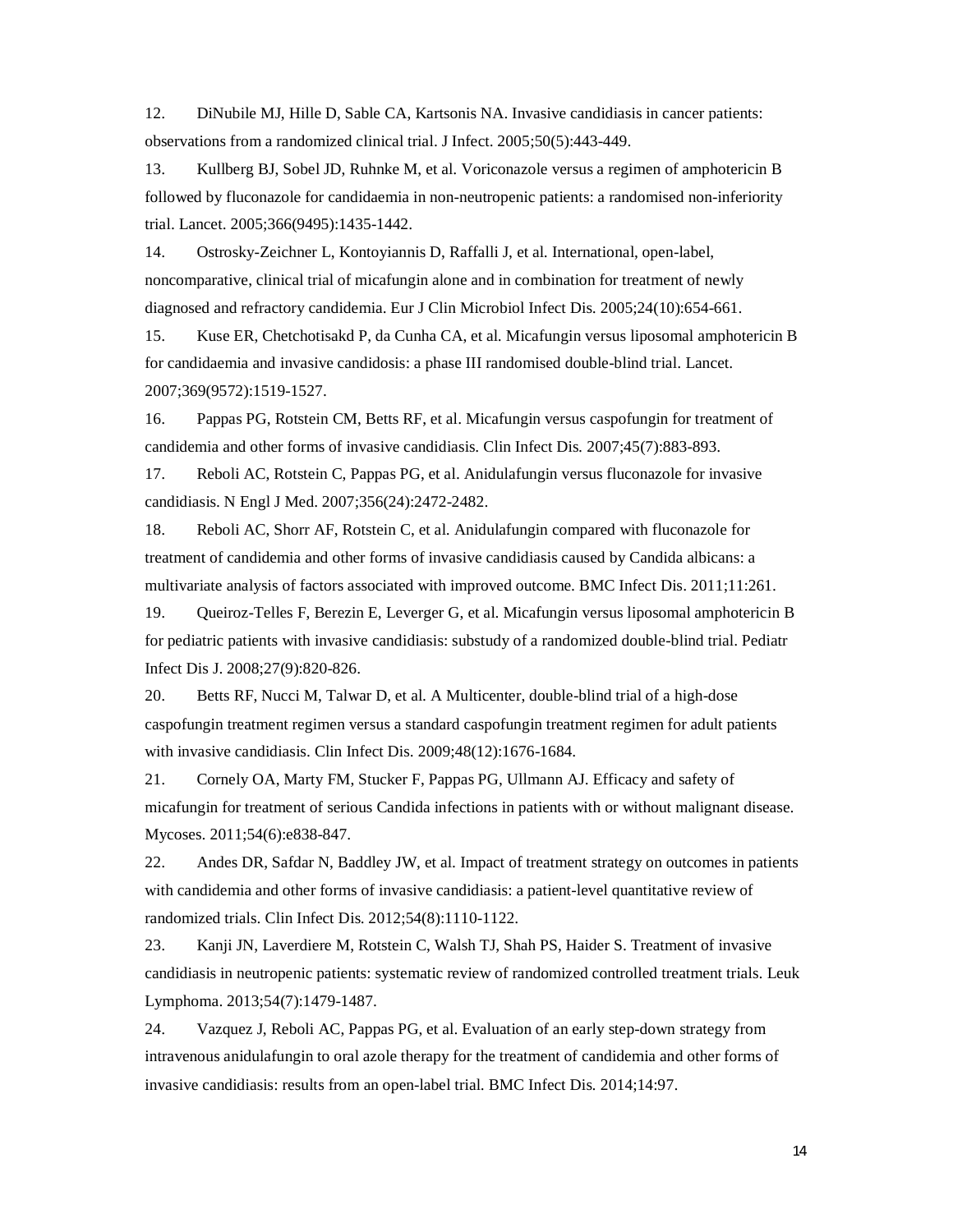25. Herbrecht R, Conte U, Biswas P, Capparella MR, Aram J. Efficacy of anidulafungin in the treatment of invasive candidiasis in neutropenic patients: analysis of pooled data from five prospective studies. European Conference on Clinical Microbiology and Infectious Diseases. Barcelona, Spain, 2014: Abstract R692.

26. Fernandez-Ruiz M, Aguado JM, Almirante B, et al. Initial use of echinocandins does not negatively influence outcome in Candida parapsilosis bloodstream infection: a propensity score analysis. Clin Infect Dis. 2014;58(10):1413-1421.

27. Chalmers C, Gaur S, Chew J, et al. Epidemiology and management of candidaemia--a retrospective, multicentre study in five hospitals in the UK. Mycoses. 2011;54(6):e795-800.

28. Horn DL, Ostrosky-Zeichner L, Morris MI, et al. Factors related to survival and treatment success in invasive candidiasis or candidemia: a pooled analysis of two large, prospective, micafungin trials. Eur J Clin Microbiol Infect Dis. 2010;29(2):223-229.

29. Nucci M, Anaissie E. Should vascular catheters be removed from all patients with candidemia? An evidence-based review. Clin Infect Dis. 2002;34(5):591-599.

30. Rodriguez D, Park BJ, Almirante B, et al. Impact of early central venous catheter removal on outcome in patients with candidaemia. Clin Microbiol Infect. 2007;13(8):788-793.

31. Velasco E, Portugal RD. Factors prompting early central venous catheter removal from cancer patients with candidaemia. Scand J Infect Dis. 2011;43(1):27-31.

32. Rex JH, Bennett JE, Sugar AM, et al. Intravascular catheter exchange and duration of candidemia. NIAID Mycoses Study Group and the Candidemia Study Group. Clin Infect Dis. 1995;21(4):994-996.

33. Raad I, Hanna H, Boktour M, et al. Management of central venous catheters in patients with cancer and candidemia. Clin Infect Dis. 2004;38(8):1119-1127.

34. Garnacho-Montero J, Diaz-Martin A, Garcia-Cabrera E, Ruiz Perez de Pipaon M, Hernandez-Caballero C, Lepe-Jimenez JA. Impact on hospital mortality of catheter removal and adequate antifungal therapy in Candida spp. bloodstream infections. J Antimicrob Chemother. 2013;68(1):206- 213.

35. Kucharikova S, Sharma N, Spriet I, Maertens J, Van Dijck P, Lagrou K. Activities of systemically administered echinocandins against in vivo mature Candida albicans biofilms developed in a rat subcutaneous model. Antimicrob Agents Chemother. 2013;57(5):2365-2368.

36. Seidler M, Salvenmoser S, Muller FM. Liposomal amphotericin B eradicates Candida albicans biofilm in a continuous catheter flow model. FEMS Yeast Res. 2010;10(4):492-495.

37. Shuford JA, Rouse MS, Piper KE, Steckelberg JM, Patel R. Evaluation of caspofungin and amphotericin B deoxycholate against Candida albicans biofilms in an experimental intravascular catheter infection model. J Infect Dis. 2006;194(5):710-713.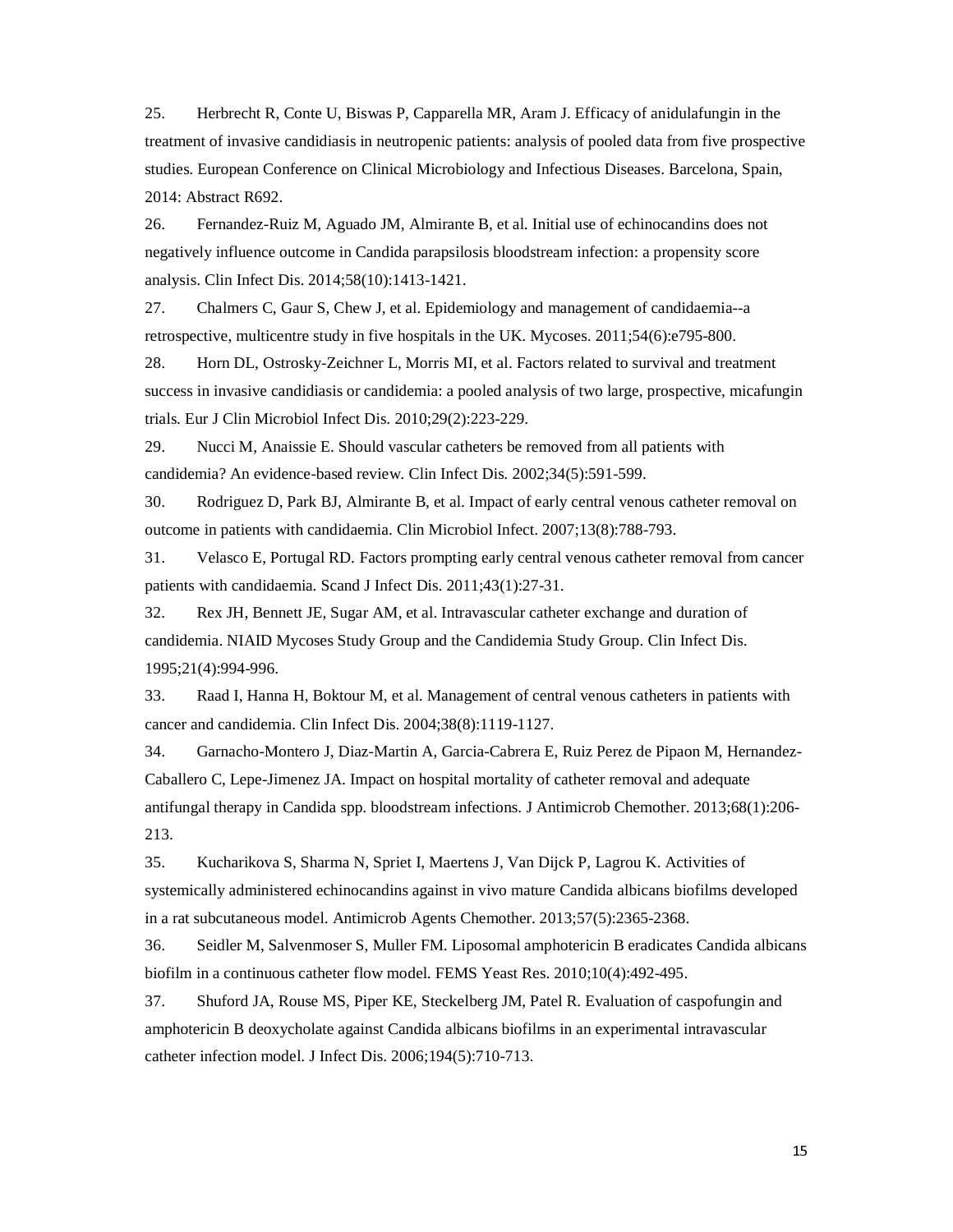38. Ellis M, Spence D, de Pauw B, et al. An EORTC international multicenter randomized trial (EORTC number 19923) comparing two dosages of liposomal amphotericin B for treatment of invasive aspergillosis. Clin Infect Dis. 1998;27(6):1406-1412.

39. Caillot D, Bassaris H, McGeer A, et al. Intravenous itraconazole followed by oral itraconazole in the treatment of invasive pulmonary aspergillosis in patients with hematologic malignancies, chronic granulomatous disease, or AIDS. Clin Infect Dis. 2001;33(8):e83-90.

40. Bowden R, Chandrasekar P, White MH, et al. A double-blind, randomized, controlled trial of amphotericin B colloidal dispersion versus amphotericin B for treatment of invasive aspergillosis in immunocompromised patients. Clin Infect Dis. 2002;35(4):359-366.

41. Herbrecht R, Denning DW, Patterson TF, et al. Voriconazole versus amphotericin B for primary therapy of invasive aspergillosis. N Engl J Med. 2002;347(6):408-415.

42. Candoni A, Mestroni R, Damiani D, et al. Caspofungin as first line therapy of pulmonary invasive fungal infections in 32 immunocompromised patients with hematologic malignancies. Eur J Haematol. 2005;75(3):227-233.

43. Cornely OA, Maertens J, Bresnik M, et al. Liposomal amphotericin B as initial therapy for invasive mold infection: a randomized trial comparing a high-loading dose regimen with standard dosing (AmBiLoad trial). Clin Infect Dis. 2007;44(10):1289-1297.

44. Viscoli C, Herbrecht R, Akan H, et al. An EORTC Phase II study of caspofungin as first-line therapy of invasive aspergillosis in haematological patients. J Antimicrob Chemother. 2009;64(6):1274-1281.

45. Herbrecht R, Maertens J, Baila L, et al. Caspofungin first-line therapy for invasive aspergillosis in allogeneic hematopoietic stem cell transplant patients: an European Organisation for Research and Treatment of Cancer study. Bone Marrow Transplant. 2010;45(7):1227-1233.

46. Cornely OA, Vehreschild JJ, Vehreschild MJ, et al. Phase II dose escalation study of caspofungin for invasive Aspergillosis. Antimicrob Agents Chemother. 2011;55(12):5798-5803.

47. Cornely OA, Maertens J, Bresnik M, et al. Efficacy outcomes in a randomised trial of liposomal amphotericin B based on revised EORTC/MSG 2008 definitions of invasive mould disease. Mycoses. 2011;54(5):e449-455.

48. Herbrecht R, Patterson TF, Slavin MA, et al. Application of the 2008 Definitions for Invasive Fungal Diseases to the Trial Comparing Voriconazole Versus Amphotericin B for Therapy of Invasive Aspergillosis: A Collaborative Study of the Mycoses Study Group (MSG 05) and the European Organization for Research and Treatment of Cancer Infectious Diseases Group. Clin Infect Dis. 2015;60(5):713-720.

49. De Pauw B, Walsh TJ, Donnelly JP, et al. Revised definitions of invasive fungal disease from the European Organization for Research and Treatment of Cancer/Invasive Fungal Infections Cooperative Group and the National Institute of Allergy and Infectious Diseases Mycoses Study Group (EORTC/MSG) Consensus Group. Clin Infect Dis. 2008;46(12):1813-1821.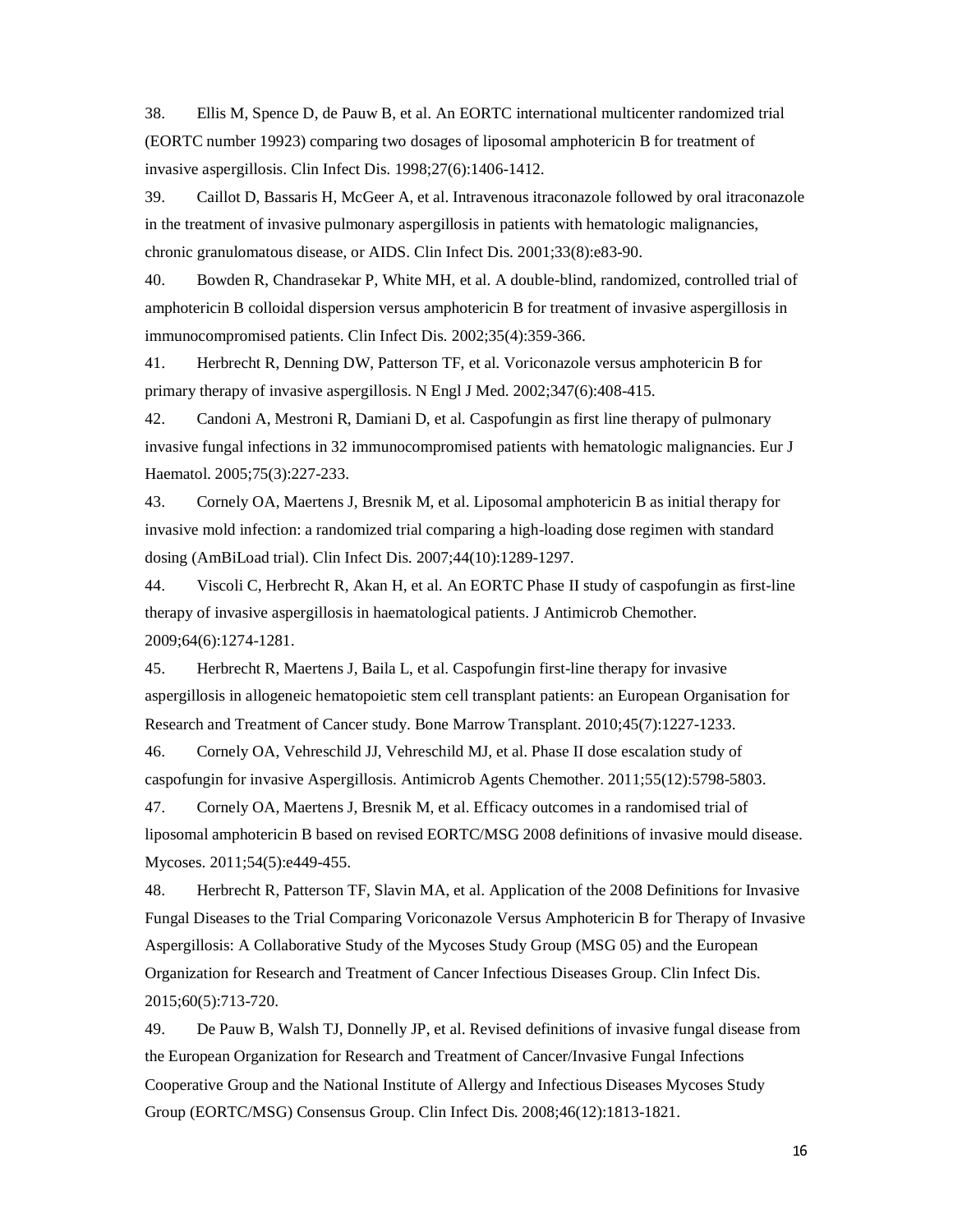50. Marr KA, Schlamm HT, Herbrecht R, et al. Combination antifungal therapy for invasive aspergillosis: a randomized trial. Ann Intern Med. 2015;162(2):81-89.

51. Maertens JA, Raad, II, Marr KA, et al. Isavuconazole versus voriconazole for primary treatment of invasive mould disease caused by Aspergillus and other filamentous fungi (SECURE): a phase 3, randomised-controlled, non-inferiority trial. Lancet. 2016;387(10020):760-769.

52. Kwon-Chung KJ. Taxonomy of fungi causing mucormycosis and entomophthoramycosis (zygomycosis) and nomenclature of the disease: molecular mycologic perspectives. Clin Infect Dis. 2012;54 Suppl 1:S8-S15.

53. Petraitis V, Petraitiene R, Antachopoulos C, et al. Increased virulence of Cunninghamella bertholletiae in experimental pulmonary mucormycosis: correlation with circulating molecular biomarkers, sporangiospore germination and hyphal metabolism. Med Mycol. 2013;51(1):72-82.

54. Rodriguez MM, Pastor FJ, Sutton DA, et al. Correlation between in vitro activity of posaconazole and in vivo efficacy against Rhizopus oryzae infection in mice. Antimicrob Agents Chemother. 2010;54(5):1665-1669.

55. Salas V, Pastor FJ, Calvo E, et al. In vitro and in vivo activities of posaconazole and amphotericin B in a murine invasive infection by Mucor circinelloides: poor efficacy of posaconazole. Antimicrob Agents Chemother. 2012;56(5):2246-2250.

56. Rammaert B, Lanternier F, Zahar JR, et al. Healthcare-associated mucormycosis. Clin Infect Dis. 2012;54 Suppl 1:S44-54.

57. Bernal-Martinez L, Buitrago MJ, Castelli MV, Rodriguez-Tudela JL, Cuenca-Estrella M. Development of a single tube multiplex real-time PCR to detect the most clinically relevant Mucormycetes species. Clin Microbiol Infect. 2013;19(1):E1-7.

58. Buitrago MJ, Aguado JM, Ballen A, et al. Efficacy of DNA amplification in tissue biopsy samples to improve the detection of invasive fungal disease. Clin Microbiol Infect. 2013;19(6):E271- 277.

59. Millon L, Herbrecht R, Grenouillet F, et al. Early diagnosis and monitoring of mucormycosis by detection of circulating DNA in serum: retrospective analysis of 44 cases collected through the French Surveillance Network of Invasive Fungal Infections (RESSIF). Clin Microbiol Infect. 2015.

60. Lass-Florl C, Mutschlechner W, Aigner M, et al. Utility of PCR in diagnosis of invasive fungal infections: real-life data from a multicenter study. J Clin Microbiol. 2013;51(3):863-868.

61. Walther G, Pawlowska J, Alastruey-Izquierdo A, et al. DNA barcoding in Mucorales: an inventory of biodiversity. Persoonia. 2013;30:11-47.

62. De Carolis E, Posteraro B, Lass-Florl C, et al. Species identification of Aspergillus, Fusarium and Mucorales with direct surface analysis by matrix-assisted laser desorption ionization time-of-flight mass spectrometry. Clin Microbiol Infect. 2012;18(5):475-484.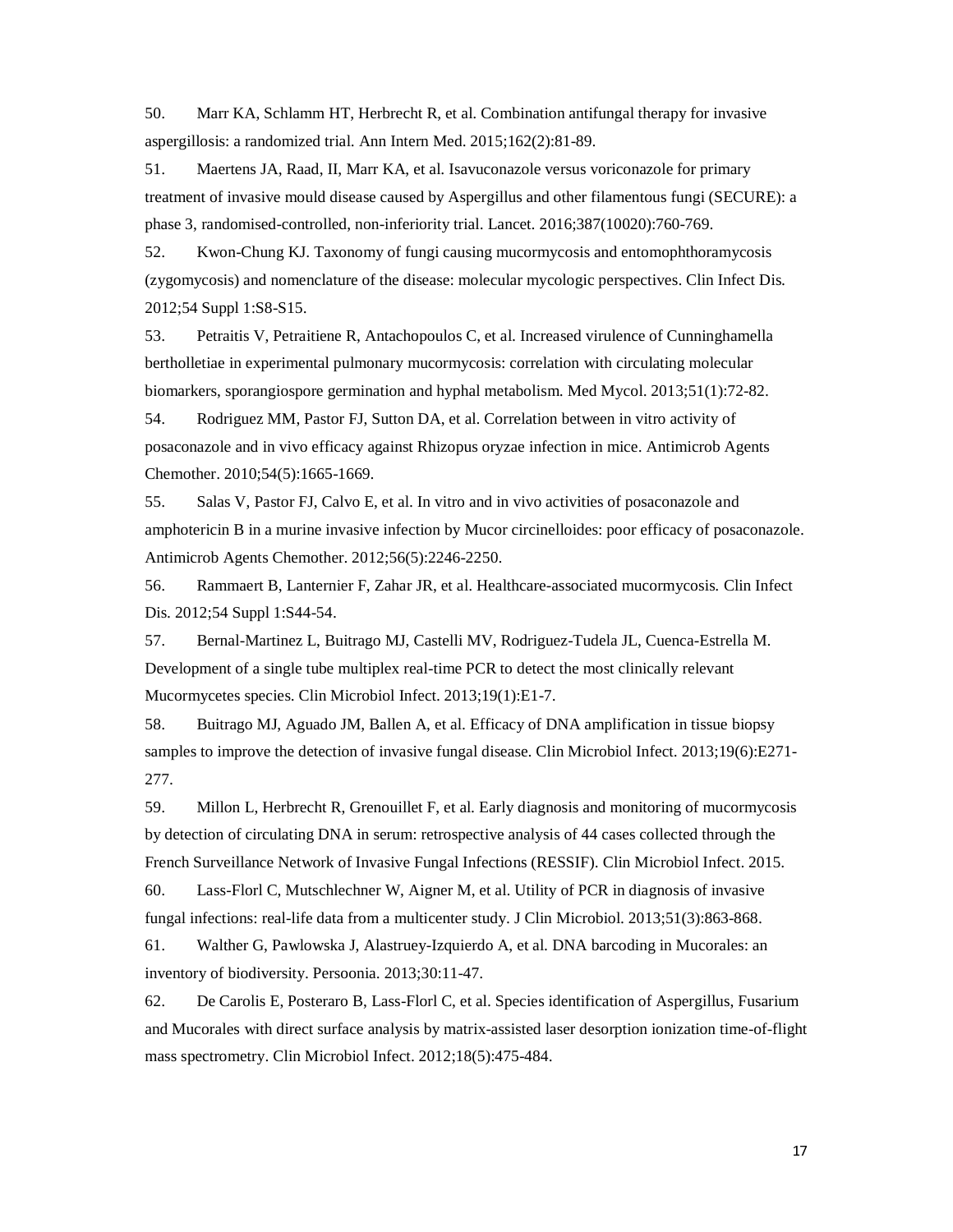63. Schrodl W, Heydel T, Schwartze VU, et al. Direct analysis and identification of pathogenic Lichtheimia species by matrix-assisted laser desorption ionization-time of flight analyzer-mediated mass spectrometry. J Clin Microbiol. 2012;50(2):419-427.

64. Potenza L, Vallerini D, Barozzi P, et al. Mucorales-specific T cells emerge in the course of invasive mucormycosis and may be used as a surrogate diagnostic marker in high-risk patients. Blood. 2011;118(20):5416-5419.

65. Verweij PE, Gonzalez GM, Wiedrhold NP, et al. In vitro antifungal activity of isavuconazole against 345 mucorales isolates collected at study centers in eight countries. J Chemother. 2009;21(3):272-281.

66. Vitale RG, de Hoog GS, Schwarz P, et al. Antifungal susceptibility and phylogeny of opportunistic members of the order mucorales. J Clin Microbiol. 2012;50(1):66-75.

67. Drogari-Apiranthitou M, Mantopoulou FD, Skiada A, et al. In vitro antifungal susceptibility of filamentous fungi causing rare infections: synergy testing of amphotericin B, posaconazole and anidulafungin in pairs. J Antimicrob Chemother. 2012;67(8):1937-1940.

68. Greenberg RN, Mullane K, van Burik JAH, et al. Posaconazole as salvage therapy for zygomycosis. Antimicrob Agents Chemother. 2006;50(1):126-133.

69. Herbrecht R, Letscher-Bru V, Bowden RA, et al. Treatment of 21 cases of invasive mucormycosis with amphotericin B colloidal dispersion. Eur J Clin Microbiol Infect Dis. 2001;20(7):460-466.

70. Oppenheim BA, Herbrecht R, Kusne S. The safety and efficacy of amphotericin B colloidal dispersion in the treatment of invasive mycoses. Clin Infect Dis. 1995;21(5):1145-1153.

71. Reed C, Bryant R, Ibrahim AS, et al. Combination polyene-caspofungin treatment of rhinoorbital-cerebral mucormycosis. Clin Infect Dis. 2008;47(3):364-371.

72. Roden MM, Zaoutis TE, Buchanan WL, et al. Epidemiology and outcome of zygomycosis: a review of 929 reported cases. Clin Infect Dis. 2005;41(5):634-653.

73. Ruping MJ, Heinz WJ, Kindo AJ, et al. Forty-one recent cases of invasive zygomycosis from a global clinical registry. J Antimicrob Chemother. 2010;65(2):296-302.

74. Spellberg B, Ibrahim AS, Chin-Hong PV, et al. The Deferasirox-AmBisome Therapy for Mucormycosis (DEFEAT Mucor) study: a randomized, double-blinded, placebo-controlled trial. J Antimicrob Chemother. 2012;67(3):715-722.

75. van Burik JA, Hare RS, Solomon HF, Corrado ML, Kontoyiannis DP. Posaconazole is effective as salvage therapy in zygomycosis: a retrospective summary of 91 cases. Clin Infect Dis. 2006;42(7):e61-65.

76. Xhaard A, Lanternier F, Porcher R, et al. Mucormycosis after allogeneic haematopoietic stem cell transplantation: a French Multicentre Cohort Study (2003-2008). Clin Microbiol Infect. 2012;18(10):E396-400.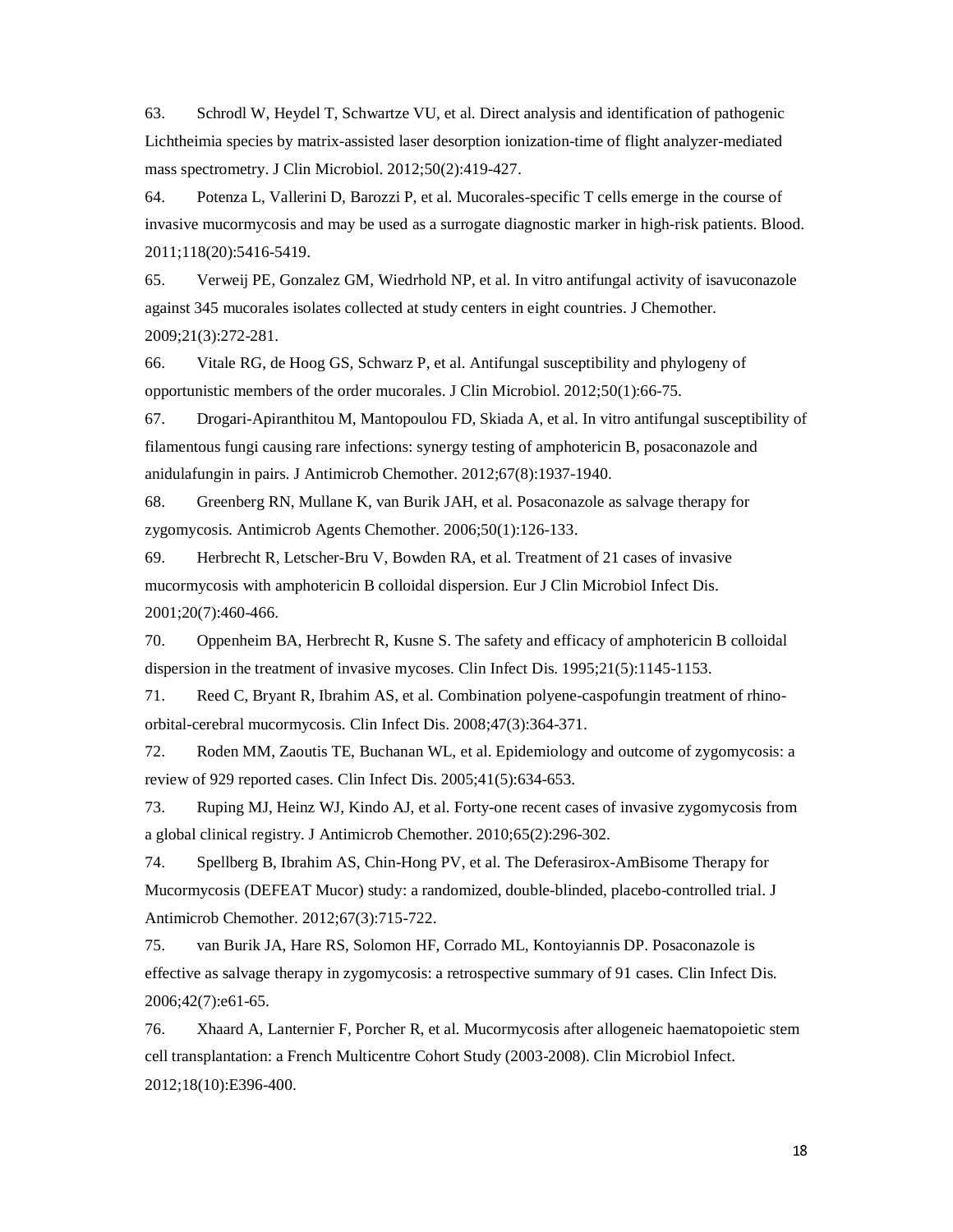77. Yohai RA, Bullock JD, Aziz AA, Markert RJ. Survival factors in rhino-orbital-cerebral mucormycosis. Surv Ophthalmol. 1994;39(1):3-22.

78. Lanternier F, Poiree S, Elie C, et al. Prospective pilot study of high-dose (10 mg/kg/day) liposomal amphotericin B (L-AMB) for the initial treatment of mucormycosis. J Antimicrob Chemother. 2015.

79. Pagano L, Cornely OA, Busca A, et al. Combined antifungal approach for the treatment of invasive mucormycosis in patients with hematologic diseases: a report from the SEIFEM and FUNGISCOPE registries. Haematologica. 2013;98(10):e127-130.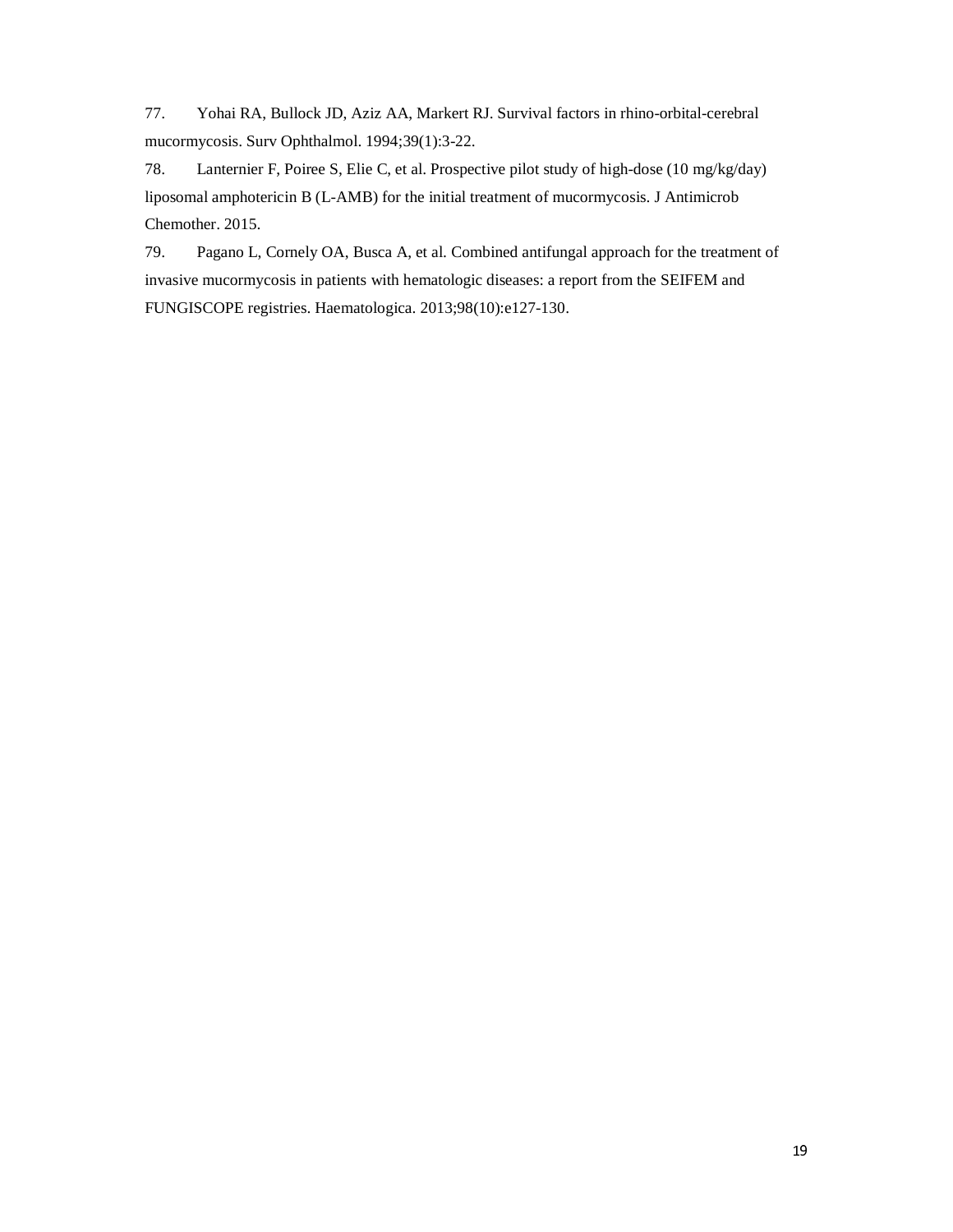| <b>Strength of recommendations</b> |                                                                                                                                                                                                                                                                 |                                                      |  |  |
|------------------------------------|-----------------------------------------------------------------------------------------------------------------------------------------------------------------------------------------------------------------------------------------------------------------|------------------------------------------------------|--|--|
| Grade                              | ECIL-1 to 4                                                                                                                                                                                                                                                     | ECIL-5 and $6$                                       |  |  |
| $\mathbf{A}$                       | Strong evidence for efficacy and substantial clinical benefit: Strongly<br>recommended                                                                                                                                                                          | Good evidence to support a recommendation for<br>use |  |  |
| B                                  | Strong or moderate evidence for efficacy, but only limited clinical benefit:<br>Moderate evidence to support a recommendation<br>Generally recommended<br>for use                                                                                               |                                                      |  |  |
| $\mathbf C$                        | Insufficient evidence for efficacy; or efficacy does not outweigh possible<br>Poor evidence to support a recommendation for use<br>adverse consequences (e.g. drug toxicity or interactions) or cost of<br>chemoprophylaxis or alternative approaches: Optional |                                                      |  |  |
| D                                  | Moderate evidence against efficacy or for adverse outcome: Generally not<br>recommended                                                                                                                                                                         | Omitted                                              |  |  |
| E                                  | Strong evidence against efficacy or of adverse outcome: Never recommended<br>Omitted                                                                                                                                                                            |                                                      |  |  |
|                                    | <b>Quality of evidence</b>                                                                                                                                                                                                                                      |                                                      |  |  |
| Grade                              | ECIL-1 to 6 (no change)                                                                                                                                                                                                                                         |                                                      |  |  |
| $\bf{I}$                           | Evidence from $\geq 1$ properly randomized, controlled trial                                                                                                                                                                                                    |                                                      |  |  |
| $\mathbf{I}$                       | Evidence from $\geq 1$ well-designed clinical trial, without randomization; from cohort or case-controlled analytical studies (preferably<br>$from$ > 1 center); from multiple time-series; or from dramatic results from uncontrolled experiments              |                                                      |  |  |
| $\mathbf{I}$                       | Evidence from opinions of respected authorities, based on clinical experience, descriptive studies, or reports of expert committees                                                                                                                             |                                                      |  |  |

**Table 1:** Evolution over time of the grading system used for treatment of invasive *Candida* and *Aspergillus* infections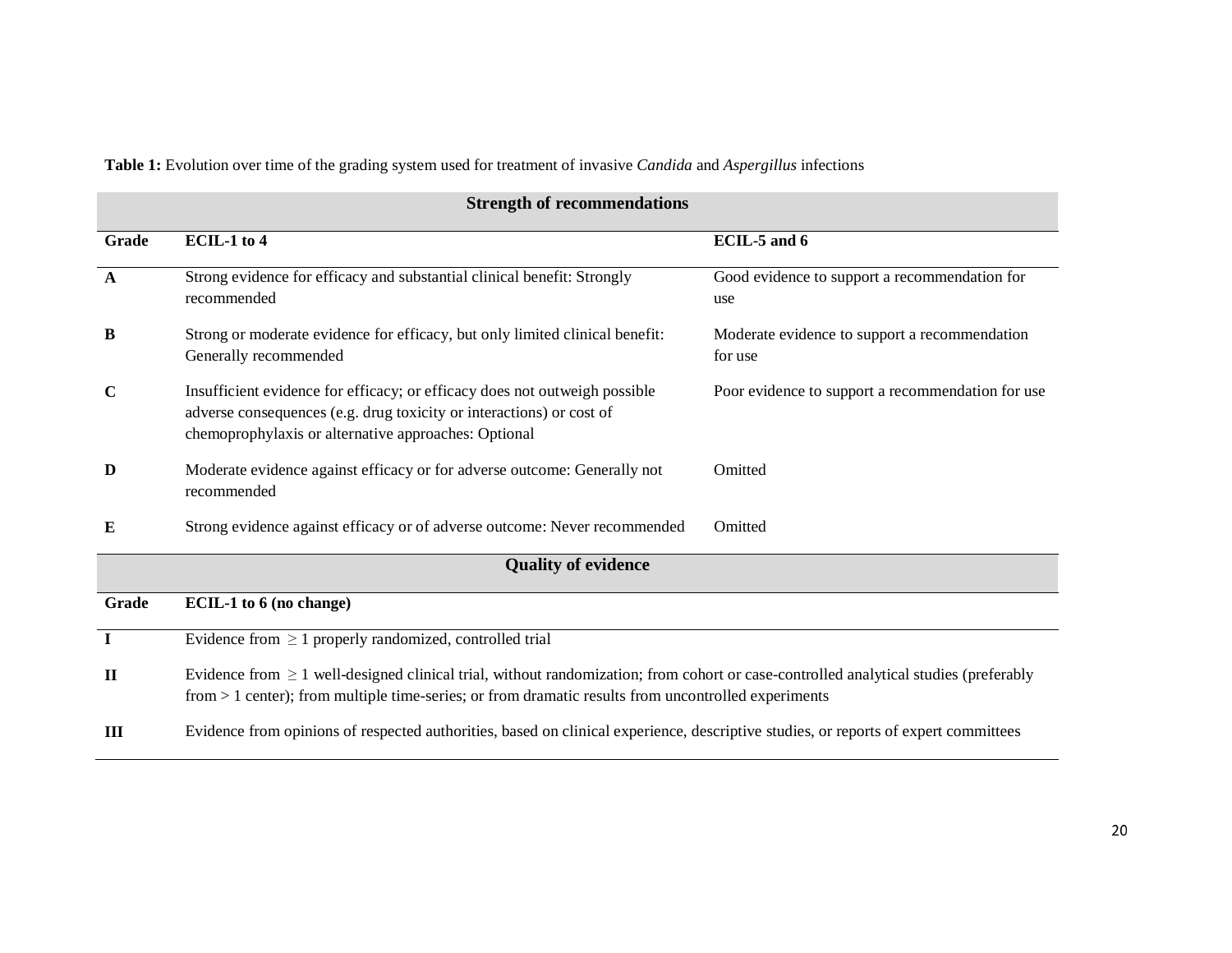| 1 <sup>st</sup> author, Year,<br>Reference | Type of study and critical inclusion and exclusion criteria                                                                                                     | <b>Treatment</b> (daily dose)                                       |                  | $N^{\circ}$ of pts <sup>a</sup> with<br>$N^{\circ}$ of |           |                               |
|--------------------------------------------|-----------------------------------------------------------------------------------------------------------------------------------------------------------------|---------------------------------------------------------------------|------------------|--------------------------------------------------------|-----------|-------------------------------|
|                                            |                                                                                                                                                                 |                                                                     | pts <sup>a</sup> |                                                        |           | cancer IS therapy neutropenia |
| Rex, 1994 <sup>5</sup>                     | RCT; candidemia; pts with neutropenia or hematological cancer excluded                                                                                          | Fluconazole (400 mg)                                                | 103              | 33                                                     | 22        | $\mathbf{0}$                  |
|                                            |                                                                                                                                                                 | d-AmB $(0.5-0.6$ mg/kg)                                             | 103              | 32                                                     | 24        | $\boldsymbol{0}$              |
| Nguyen, $1995^6$                           | Prospective observational; candidemia; any Candida species                                                                                                      | d-AmB (mostly $0.5-0.7$ mg/kg)                                      | 227              | 107                                                    | NA        | NA                            |
|                                            |                                                                                                                                                                 | Fluconazole (50-800 mg)                                             | 67               | 32                                                     | NA        | <b>NA</b>                     |
| Anaissie, 1996 <sup>7</sup>                | RCT; candidemia and other acute invasive candidiasis including urinary tract<br>infections; any Candida species                                                 | Fluconazole (400 mg)                                                | 75               | 43                                                     | <b>NA</b> | 16 <sup>c</sup>               |
|                                            |                                                                                                                                                                 | d-AmB $(25-50 \text{ mg})$ ; 0.67 mg/kg for neutropenic pts)        | 67               | 42                                                     | NA        | $20^{\circ}$                  |
| Anaissie, 1996 <sup>8</sup>                | Matched cohort study; candidemia; any <i>Candida</i> species; only cancer pts                                                                                   | Fluconazole $(200-600$ mg)                                          | 45               | 45                                                     | <b>NA</b> | 11 <sup>b</sup>               |
|                                            |                                                                                                                                                                 | d-AmB $(0.3-1.2 \text{ mg/kg})$                                     | 45               | 45                                                     | <b>NA</b> | 11 <sup>b</sup>               |
| Phillips, 1997 <sup>9</sup>                | RCT; candidemia; C. krusei and C. glabrata infections excluded                                                                                                  | Fluconazole (800 on day1 then 400 mg)                               | 50               | 10                                                     | 16        | $\boldsymbol{0}$              |
|                                            |                                                                                                                                                                 | $d$ -AmB $(0.6 \text{ mg/kg})$                                      | 53               | 12                                                     | 22        | $\boldsymbol{0}$              |
|                                            | Mora-Duarte, 2002 <sup>1</sup> RCT; candidemia or deep-seated infections; any <i>Candida</i> species; neutropenic                                               | Caspofungin (70 on day 1 than 50 mg                                 | 109              | 30                                                     | 28        | 14                            |
|                                            | pts excluded                                                                                                                                                    | d-AmB $(0.6-1.0$ mg/kg)                                             | 115              | 38                                                     | 18        | 10                            |
| Rex, 2003 <sup>11</sup>                    | RCT; candidemia; C. krusei infections excluded; neutropenic pts excluded                                                                                        | Fluconazole (800 mg)                                                | 107              | 20                                                     | 29        | $\boldsymbol{0}$              |
|                                            |                                                                                                                                                                 | Fluconazole (800 mg) + d-AmB (0.6-0.7 mg/kg)                        | 112              | 21                                                     | 26        | $\boldsymbol{0}$              |
| DiNubile, $2005^{12}$                      | Invasive candidiasis in cancer pts; subgroup analysis of #6; numbers of pts not                                                                                 | Caspofungin (70 on day 1 than 50 mg)                                | 41               | 41                                                     | NA        | 14                            |
|                                            | consistent with primary manuscript                                                                                                                              | d-AmB $(0.6-1.0$ mg/kg)                                             | 33               | 33                                                     | NA        | 10                            |
| Kullberg, $2005^{13}$                      | RCT; candidemia; any <i>Candida</i> species; neutropenic pts excluded                                                                                           | Voriconazole (12 on day 1 then 6 mg/kg)                             | 248              | NA                                                     | NA        | $\boldsymbol{0}$              |
|                                            |                                                                                                                                                                 | d-AmB $(0.7-1.0 \text{ mg/kg})$ then fluconazole $(400 \text{ mg})$ | 122              | <b>NA</b>                                              | <b>NA</b> | $\boldsymbol{0}$              |
| $2005^{14}$                                | Ostrosky-Zeichner, Prospective, non-comparative; monotherapy for de novo candidemia (n=72);<br>monotherapy $(n=25)$ or combination $(n=29)$ for salvage therapy | Micafungin $(<50->200$ mg)                                          | 72               | <b>NA</b>                                              | NA        | 10                            |

## Table 2: Trials for first line therapy of invasive candidiasis: critical inclusion and exclusion criteria, treatment and relevant characteristics of the patients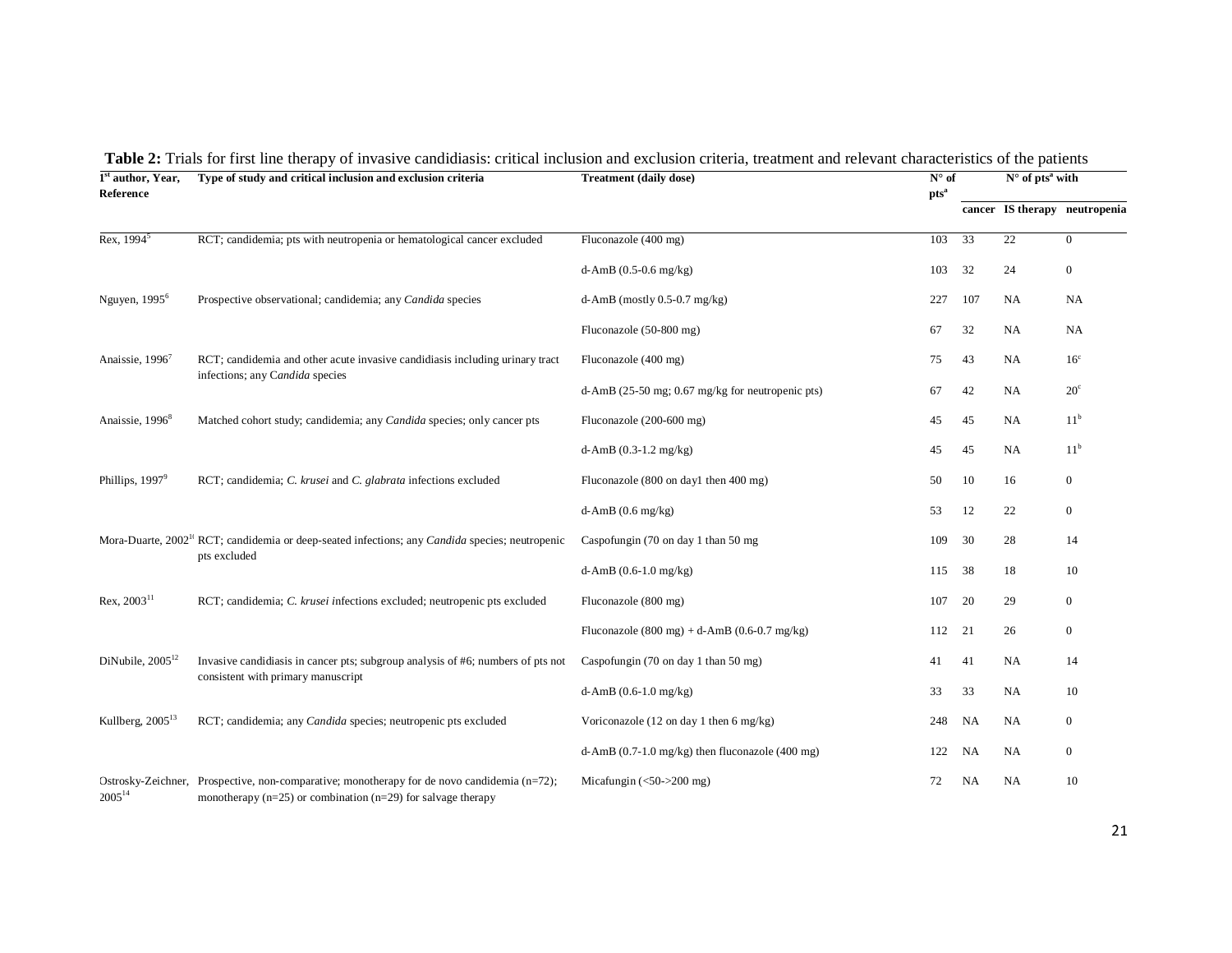|                                                       |                                                                                                                                                            | Micafungin $(>50->200$ mg)                                                                                                                      | 25       | <b>NA</b>       | NA              | 10              |
|-------------------------------------------------------|------------------------------------------------------------------------------------------------------------------------------------------------------------|-------------------------------------------------------------------------------------------------------------------------------------------------|----------|-----------------|-----------------|-----------------|
|                                                       |                                                                                                                                                            | Micafungin $(>50->200$ mg) + other agent                                                                                                        | 29       | <b>NA</b>       | <b>NA</b>       | 9               |
| Kuse, 2007 <sup>15</sup>                              | RCT; candidemia or deep-seated infections; any <i>Candida</i> species                                                                                      | Micafungin $(100 \text{ mg})$                                                                                                                   | 264      | 85              | 111             | 34              |
|                                                       |                                                                                                                                                            | $L$ -AmB $(3 \text{ mg/kg})$                                                                                                                    | 267      | 90              | 111             | 28              |
| Pappas, 2007 <sup>16</sup>                            | RCT; candidemia or deep-seated infections; any Candida species                                                                                             | Micafungin (100 mg)                                                                                                                             | 191      | 68              | NA              | 22              |
|                                                       |                                                                                                                                                            | Micafungin (150 mg)                                                                                                                             | 199      | 56              | <b>NA</b>       | 17              |
|                                                       |                                                                                                                                                            | Caspofungin (70 on day 1 then 50 mg)                                                                                                            | 188      | 52              | <b>NA</b>       | 11              |
| Reboli, $2007^{17}$ and<br>Reboli, 2011 <sup>18</sup> | RCT; candidemia or deep-seated infections; C. krusei infections excluded;<br>second publication on factors associated with improved outcome in C. albicans | Anidulafungin (200 on day 1 then 100 mg)                                                                                                        | 127      | 28              | 18              | 3               |
|                                                       | infections                                                                                                                                                 | Fluconazole (800 on day 1 then 400 mg)                                                                                                          | 118      | 27              | 27              | $\overline{4}$  |
| Queiroz-Telles,<br>$2008^{19}$                        | RCT; candidemia or deep-seated infections; any Candida species; only                                                                                       | Micafungin (2 mg/kg limited to 100 mg)                                                                                                          | 48       | NA              | <b>NA</b>       | 6               |
|                                                       | pediatric pts                                                                                                                                              | $L$ -AmB $(3 \text{ mg/kg})$                                                                                                                    | 50       | <b>NA</b>       | <b>NA</b>       | 13              |
| Betts, $2009^{20}$                                    | RCT; candidemia or deep-seated infections; safety as primary objective; any<br>Candida species                                                             | Caspofungin $(70 \text{ on day 1}$ then $50 \text{ mg})$                                                                                        | 104      | 27              | 29              | $7\phantom{.0}$ |
|                                                       |                                                                                                                                                            | Caspofungin (150 mg)                                                                                                                            | 100      | 33              | 29              | 8               |
| Cornely 2011 $^{21}$                                  | Analysis of pooled data from #12 and 13 restricted to cancer pts                                                                                           | Micafungin (100 mg), micafungin (150 mg), caspofungin (70 on day 1<br>then 50 mg), L-AmB $(3 \text{ mg/kg})$                                    | 1067 359 |                 | NA              | 114             |
| Andes, $2012^{22}$                                    | A pt level quantitative review of #1, 6, 7, 8, 11, 12, 13; candidemia and deep-<br>seated infections; any Candida species                                  | Fluconazole, d-AmB, L-AmB, d-AmB + fluconazole, d-AmB then<br>fluconazole, voriconazole, caspofungin anidulafungin, micafungin                  | 1915 410 |                 | 440             | 139             |
| Kanji, 2013 <sup>23</sup>                             | Systematic review of 17 RCT; focus on candidemia and deep-seated infections<br>in neutropenic pts                                                          | d-AmB, d-AmB + flucytosine, L-AmB, ABLC, ketoconazole,<br>fluconazole, voriconazole, caspofungin, micafungin, anidulafungin                     | 5675 NA  |                 | NA              | 342             |
| Vasquez, $2014^{24}$                                  | Prospective, non-comparative, evaluating iv to oral step-down strategy;<br>candidemia or deep-seated infections; any Candida species                       | Anidulafungin (200 on day 1 then 100 mg), possible switch to oral<br>fluconazole (400 mg) or voriconazole (200 mg bid) after day 5              | 250      | NA              | <b>NA</b>       | 9               |
| Herbrecht, $2014^{25}$                                | Pooled analysis of a RCT and 4 non-comparative open label studies;<br>candidemia; focus on neutropenic pts treated with anidulafungin                      | Anidulafungin (200 on day 1 then 100 mg)                                                                                                        | 46       | NA              | <b>NA</b>       | 46              |
| Fernandez-Ruis<br>$2015^{26}$                         | Prospective non-interventional population-based study; C. parapsilosis<br>candidemia.                                                                      | Azole-based (42%), echinocandin-based (24.7%), amphotericin B-based 194 <sup>d</sup><br>(19%), combination therapy (14.4%). Dose not specified. |          | 61 <sup>d</sup> | 72 <sup>d</sup> | 7 <sup>d</sup>  |

<sup>a</sup> Numbers of patients refer to the modified intent to treat population when available or to the intent to treat population; for this reason and due to some inconsistencies numbers may be different in primary manuscript and in pooled analysis. <sup>b</sup> Neutropenia defined by less than 1000/µL; <sup>c</sup> neutropenia defined by less than 500/µL; <sup>d</sup> number of episodes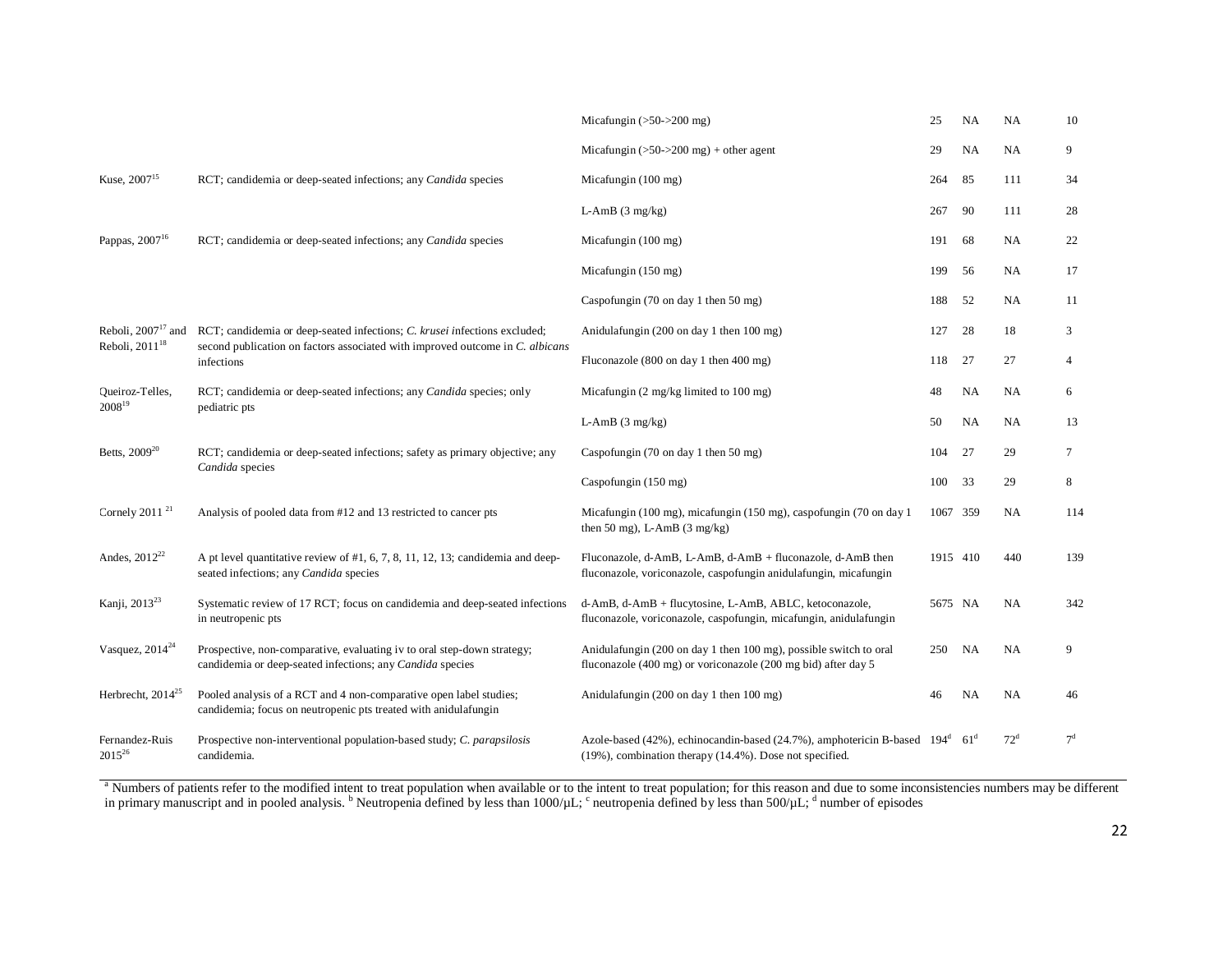Abbreviations: ABLC: amphotericin B lipid complex; d-AmB: deoxycholate amphotericin B; IS: immunosuppressive (including steroids); L-AmB: liposomal amphotericin B; pt(s): patient(s); RCT: randomized controlled trial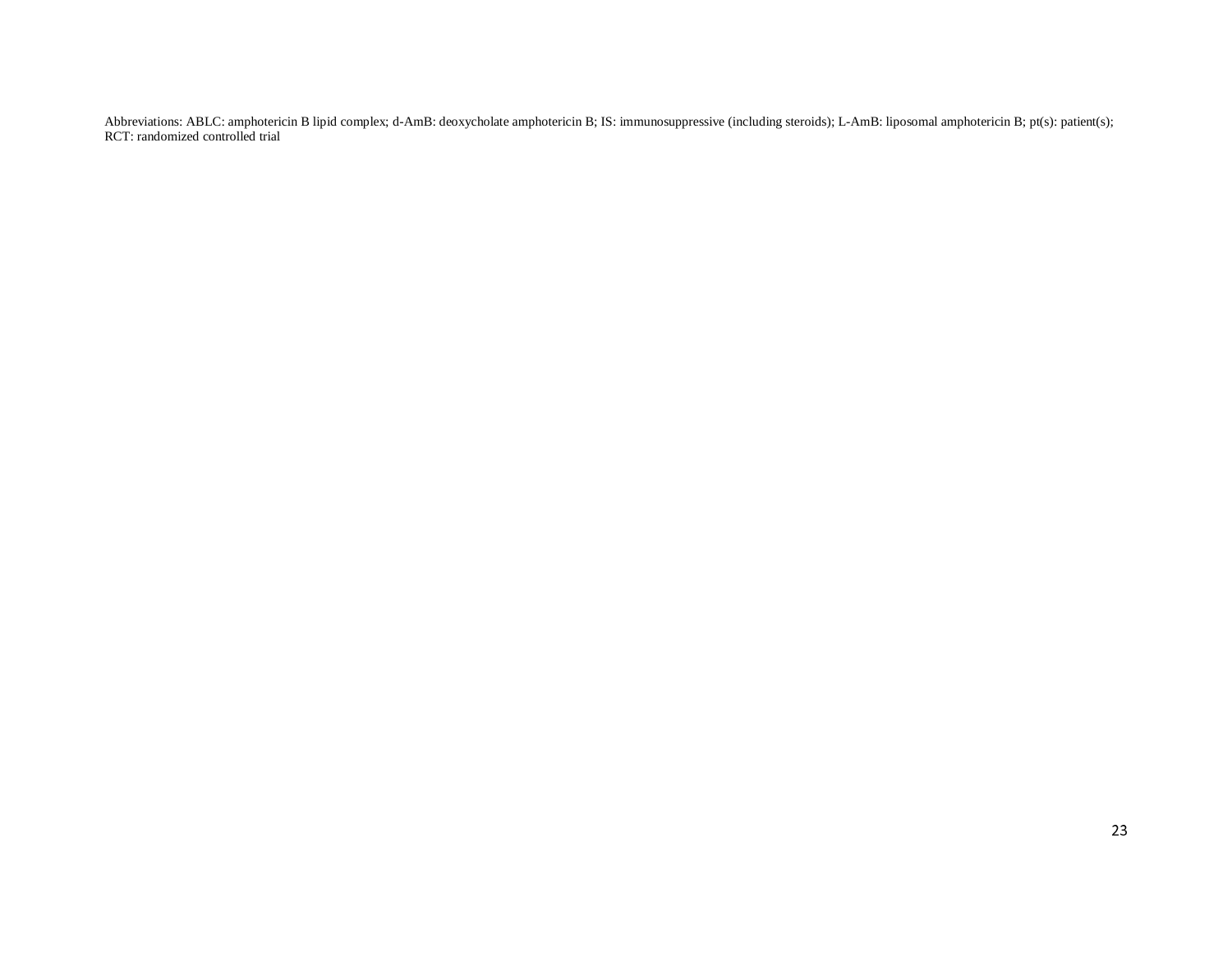| 1st author, Year, Treatment                  |                            | Response rate at end of therapy                                                           | Other efficacy outcomes                                                                                          | Safety profile                                                               |
|----------------------------------------------|----------------------------|-------------------------------------------------------------------------------------------|------------------------------------------------------------------------------------------------------------------|------------------------------------------------------------------------------|
| Reference                                    |                            |                                                                                           |                                                                                                                  |                                                                              |
|                                              |                            |                                                                                           |                                                                                                                  |                                                                              |
| Rex, $\overline{1994^5}$                     | Fluconazole                | No difference in response rates                                                           | No difference in survival                                                                                        | Fluconazole better tolerated                                                 |
|                                              | d-AmB                      |                                                                                           |                                                                                                                  |                                                                              |
| Nguyen, $1995^6$                             | Fluconazole                | Fluconazole as efficacious as d-AmB                                                       | No difference in survival                                                                                        | Fluconazole better tolerated                                                 |
|                                              | d-AmB                      |                                                                                           |                                                                                                                  |                                                                              |
| Anaissie, 1996 <sup>7</sup>                  | Fluconazole                | Similar for fluconazole and d-AmB                                                         | No difference in survival                                                                                        | Fluconazole better tolerated                                                 |
|                                              | d-AmB                      |                                                                                           |                                                                                                                  |                                                                              |
| Anaissie, 1996 <sup>8</sup>                  | Fluconazole                | Similar for fluconazole and d-AmB                                                         | No difference in time to defervescence, relapse and survival Fluconazole better tolerated<br>rates               |                                                                              |
|                                              | d-AmB                      |                                                                                           |                                                                                                                  |                                                                              |
| Phillips, 1997 <sup>9</sup>                  | Fluconazole                | Similar for fluconazole and d-AmB                                                         | No difference in survival rates                                                                                  | Fluconazole better tolerated                                                 |
|                                              | d-AmB                      |                                                                                           |                                                                                                                  |                                                                              |
| Mora-Duarte,<br>$2002^{10}$                  | Caspofungin                | Caspofungin not inferior to d-AmB                                                         | Similar survival and relapse rate                                                                                | Less clinical and laboratory drug-related<br>adverse events with caspofungin |
|                                              | $d$ -Am $B$                |                                                                                           |                                                                                                                  |                                                                              |
| Rex, $2003^{11}$                             | Fluconazole                | Improved success rate for the combination therapy                                         | Similar time to failure and survival; higher rate of blood<br>culture clearance with combination                 | Fluconazole monotherapy better tolerated than<br>combination therapy         |
|                                              | $Fluconazole + d-AmB$      |                                                                                           |                                                                                                                  |                                                                              |
| DiNubile, $2005^{12}$                        | Voriconazole               | Voriconazole not inferior to d-AmB/fluconazole                                            | Similar survival and time to clear blood cultures                                                                | Less all-cause adverse events in patients<br>receiving voriconazole          |
|                                              | d-AmB then fluconazole     |                                                                                           |                                                                                                                  |                                                                              |
| Kullberg, $2005^{13}$                        | Caspofungin                | Similar for caspofungin and d-AmB                                                         | Response rate lower in neutropenic than in non-neutropenic Caspofungin better tolerated than d-AmB<br>cancer pts |                                                                              |
|                                              | d-AmB                      |                                                                                           |                                                                                                                  |                                                                              |
| Ostrosky-Zeichner, Micafungin<br>$2005^{14}$ |                            | High success rate for first line and salvage therapy High success rate in neutropenic pts |                                                                                                                  | No unexpected adverse event                                                  |
|                                              | Micafungin $+$ other agent |                                                                                           |                                                                                                                  |                                                                              |

## **Table 3**: Trials for first line therapy of invasive candidiasis: outcomes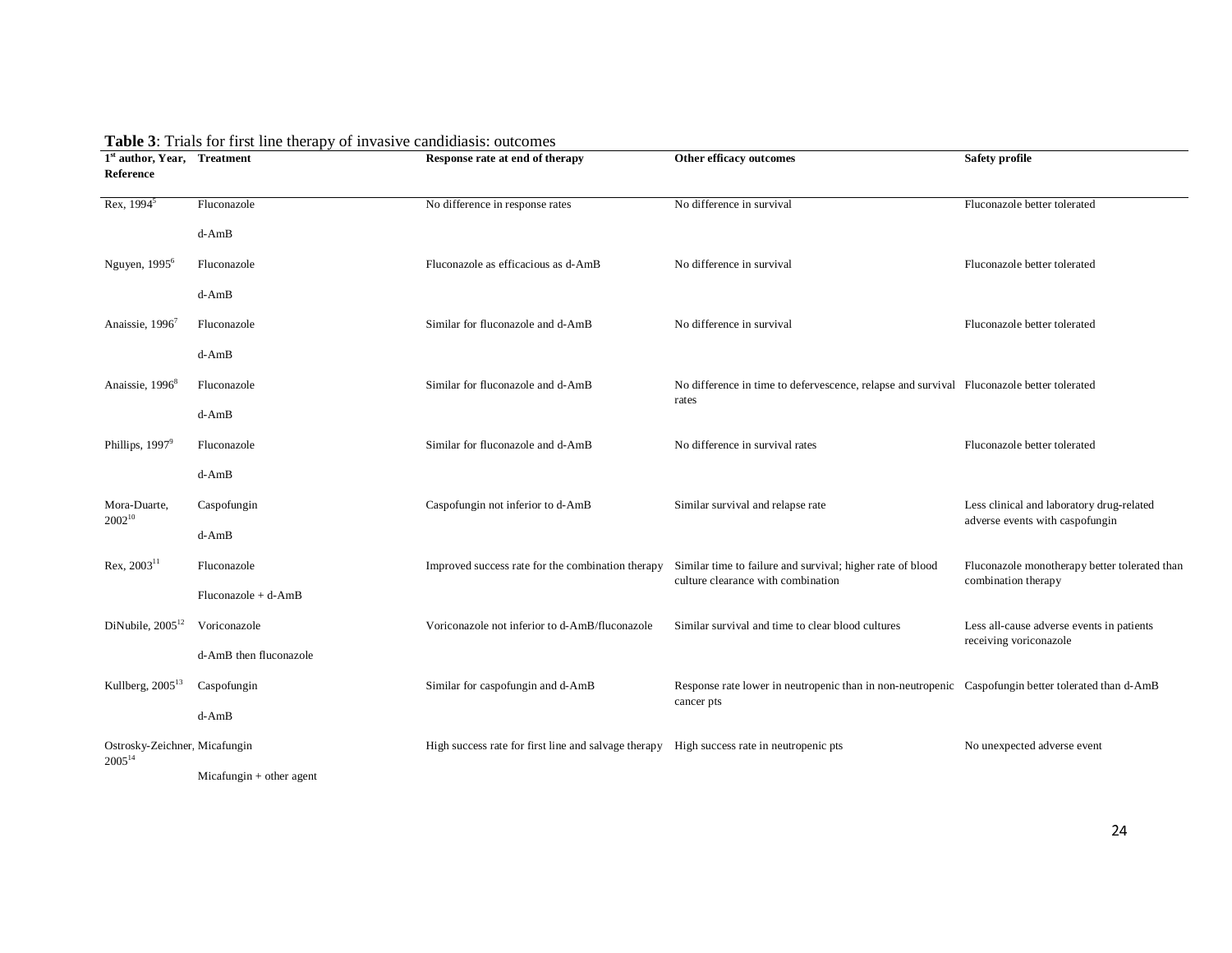| Kuse, 2007 <sup>15</sup>             | Anidulafungin<br>Fluconazole                                                                                                                                         | Higher response rate for anidulafungin                                                                                            | Similar 6-week survival; higher microbiological response<br>rate for anidulation is same conclusion for subgroup of C.<br><i>albicans</i> infections                                                     | More drug-related elevation in liver enzymes<br>in patients receiving fluconazole       |
|--------------------------------------|----------------------------------------------------------------------------------------------------------------------------------------------------------------------|-----------------------------------------------------------------------------------------------------------------------------------|----------------------------------------------------------------------------------------------------------------------------------------------------------------------------------------------------------|-----------------------------------------------------------------------------------------|
| Pappas, 2007 <sup>16</sup>           | Micafungin<br>$L$ -Am $B$                                                                                                                                            | Micafungin not inferior to L-AmB                                                                                                  | Similar survival and time to clear blood cultures                                                                                                                                                        | Less clinical and biological drug-related<br>adverse events in pts receiving micafungin |
| Reboli, 2011 <sup>18</sup>           | Reboli, 2007 <sup>17</sup> and Micafungin (100 mg)<br>Micafungin (150 mg)                                                                                            | Similar for the three arms                                                                                                        | No significant difference in survival; similar response rates<br>in neutropenic pts                                                                                                                      | Same safety profile for both doses of<br>micafungine and caspofungin                    |
|                                      | Caspofungin                                                                                                                                                          |                                                                                                                                   |                                                                                                                                                                                                          |                                                                                         |
| Queiroz-Telles,<br>$2008^{19}$       | Micafungin                                                                                                                                                           | Similar for both treatments                                                                                                       | Similar survival; efficacy independent of the age                                                                                                                                                        | More adverse-events leading to treatment<br>discontinuation in L-AmB arm                |
|                                      | L-AmB                                                                                                                                                                |                                                                                                                                   |                                                                                                                                                                                                          |                                                                                         |
| Betts, 2009 <sup>20</sup>            | Caspofungin (50 mg)                                                                                                                                                  | Similar for both doses of caspofungin                                                                                             | Similar survival and time to clear blood cultures                                                                                                                                                        | Safety not inferior for high-dose caspofungin                                           |
|                                      | Caspofungin (150 mg)                                                                                                                                                 |                                                                                                                                   |                                                                                                                                                                                                          |                                                                                         |
| Cornely $2011^{21}$                  | Micafungin (100 mg), micafungin (150 mg),<br>caspofungin, L-AmB                                                                                                      | Similar response rate across the two trials and all<br>treatment arms for pts with or without malignancy                          | Similar survival for all treatments groups for pts with or<br>without malignancy                                                                                                                         | NA                                                                                      |
| Andes, $2012^{22}$                   | Fluconazole, d-AmB, L-AmB, d-AmB +<br>fluconazole, d-AmB then fluconazole,<br>voriconazole, caspofungin anidulafungin,<br>micafungin                                 | Higher response rate when use of echinocandin or<br>central catheter removed;<br>Lower response rate when greater Apache II score | Higher mortality when older age, greater Apache II score,<br>immunosuppressive therapy, or $C$ . tropicalis infection;<br>Lower mortality when use of echinocandin or central<br>venous catheter removed | <b>NA</b>                                                                               |
| Kanji, 2013 <sup>23</sup>            | d-AmB, d-AmB + flucytosine, L-AmB, ABLC, Trends favoring non-polyene compounds<br>ketoconazole, fluconazole, voriconazole,<br>caspofungin, micafungin, anidulafungin |                                                                                                                                   | <b>NA</b>                                                                                                                                                                                                | NA                                                                                      |
| Vasquez, $2014^{24}$                 | Anidulafungin, then fluconazole or<br>voriconazole                                                                                                                   | Similar success rate for early switch $(< 7d)$ and<br>MITT population across all Candida species                                  | No difference in survival                                                                                                                                                                                | Nausea and vomiting as the most frequent<br>drug-related adverse events                 |
| Herbrecht, $2014^{25}$ Anidulafungin |                                                                                                                                                                      | Overall fifty-two percent success rate, lower when Twenty-four percent all-cause mortality at day 28<br>persistent neutropenia    |                                                                                                                                                                                                          | NA                                                                                      |
| Fernandez-Ruis<br>$2015^{26}$        | Echinocandin-based                                                                                                                                                   | NA                                                                                                                                | No difference in clinical failure (all-cause mortality<br>between day 3 and 30 and persistent candidemia > 72h after                                                                                     | NA                                                                                      |
|                                      | Azole-based                                                                                                                                                          |                                                                                                                                   | start of antifungal therapy)                                                                                                                                                                             |                                                                                         |

Abbreviations: d-AmB: deoxycholate amphotericin B; L-AmB: liposomal amphotericin B; pts: patients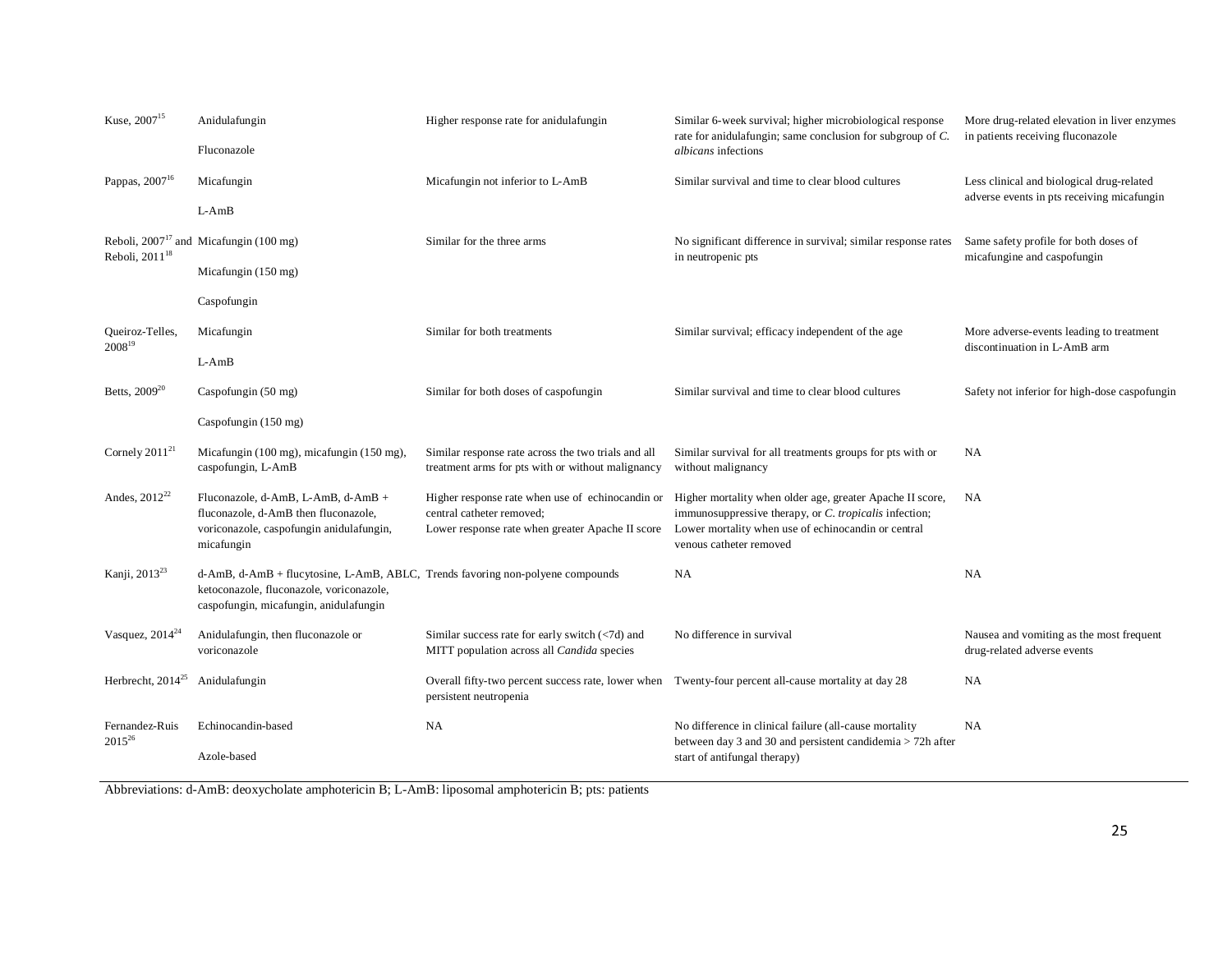|                                       | <b>Overall population</b> | <b>Hematological patients</b> |
|---------------------------------------|---------------------------|-------------------------------|
| Antifungal therapy                    |                           |                               |
| - Micafungin <sup>a</sup>             | A <sub>I</sub>            | A II                          |
| - Anidulafungin                       | A <sub>I</sub>            | A II <sup>b</sup>             |
| - Caspofungin                         | A <sub>I</sub>            | A II                          |
| - Liposomal amphotericin B            | A I                       | ΑII                           |
| - Amphotericin B lipid complex        | B II                      | B II                          |
| - Amphotericin B colloidal dispersion | B II                      | B II                          |
| - Amphotericin B deoxycholate °       | C I                       | C II                          |
| - Fluconazole d,e                     | A <sub>I</sub>            | C III                         |
| - Voriconazole <sup>d</sup>           | A <sub>I</sub>            | B II                          |
| Catheter removal <sup>f</sup>         | AП                        | B II                          |

**Table 4**: ECIL-6 recommendations for initial first-line treatment of candidemia

<sup>a</sup> See warning box in European label; <sup>b</sup> Provisional grading; <sup>c</sup> Close monitoring for adverse event is required; <sup>d</sup> Not in severely ill unstable patients; <sup>e</sup> Not in patients with previous azole exposure;

 $f$  if the catheter cannot be removed, use of an echinocandin or a lipid formulation of amphotericin B is recommended.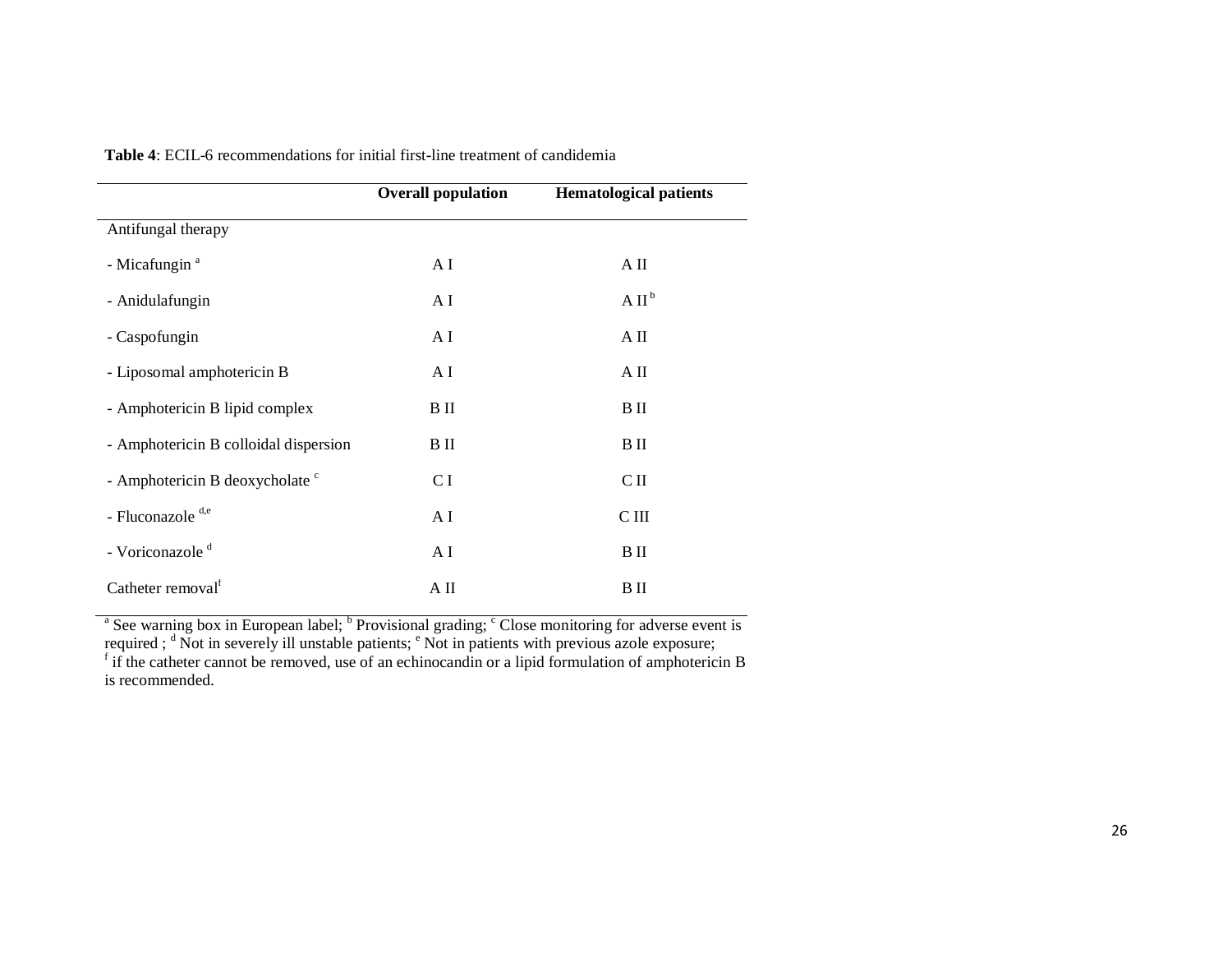| <b>Candida</b> species | <b>Overall population</b>           |                | <b>Hematological patients</b>       |                  |
|------------------------|-------------------------------------|----------------|-------------------------------------|------------------|
| C. albicans            | Echinocandins <sup>a</sup>          | ΑI             | Echinocandins                       | AП               |
|                        | Fluconazole <sup>b</sup>            | A I            | Fluconazole                         | C <sub>III</sub> |
|                        | Liposomal amphotericin B            | A I            | Liposomal amphotericin B            | B II             |
|                        | Amphotericin B lipid complex        | AП             | Amphotericin B lipid complex        | B II             |
|                        | Amphotericin B colloidal dispersion | A II           | Amphotericin B colloidal dispersion | B II             |
|                        | Amphotericin B deoxycholate         | C I            | Amphotericin B deoxycholate         | C <sub>II</sub>  |
| C. glabrata            | Echinocandins <sup>a</sup>          | A <sub>I</sub> | Echinocandins                       | A <sub>H</sub>   |
|                        | Liposomal amphotericin B            | ΒI             | Liposomal amphotericin B            | B II             |
|                        | Amphotericin B lipid complex        | B II           | Amphotericin B lipid complex        | B II             |
|                        | Amphotericin B colloidal dispersion | B II           | Amphotericin B colloidal dispersion | B II             |
|                        | Amphotericin B deoxycholate         | C I            | Amphotericin B deoxycholate         | C <sub>II</sub>  |
| C. krusei              | Echinocandins <sup>a</sup>          | AП             | Echinocandins <sup>a</sup>          | AШ               |
|                        | Liposomal amphotericin B            | ΒI             | Liposomal amphotericin B            | B II             |
|                        | Amphotericin B lipid complex        | B II           | Amphotericin B lipid complex        | B II             |
|                        | Amphotericin B colloidal dispersion | B II           | Amphotericin B colloidal dispersion | B II             |
|                        | Amphotericin B deoxycholate         | C I            | Amphotericin B deoxycholate         | CП               |
| Oral stepdown          | Voriconazole                        | B I            | Voriconazole                        | C III            |
| C. parapsilosis        | Fluconazole                         | A II           | Fluconazole                         | A III            |
|                        | Echinocandins <sup>c</sup>          | B II           | Echinocandins                       | B III            |

**Table 5**: ECIL-6 recommendations for first-line treatment of candidemia after species identification

Echinocandins <sup>c</sup><br>a same grading for anidulafungin, caspofungin, micafungin ; <sup>b</sup> not in severely ill patients; <sup>c</sup> if echinocandin-based regimen introduced before species identification and patient responding clinically and microbiologically (sterile blood cultures at 72h), continuing use of echinocandin might be considered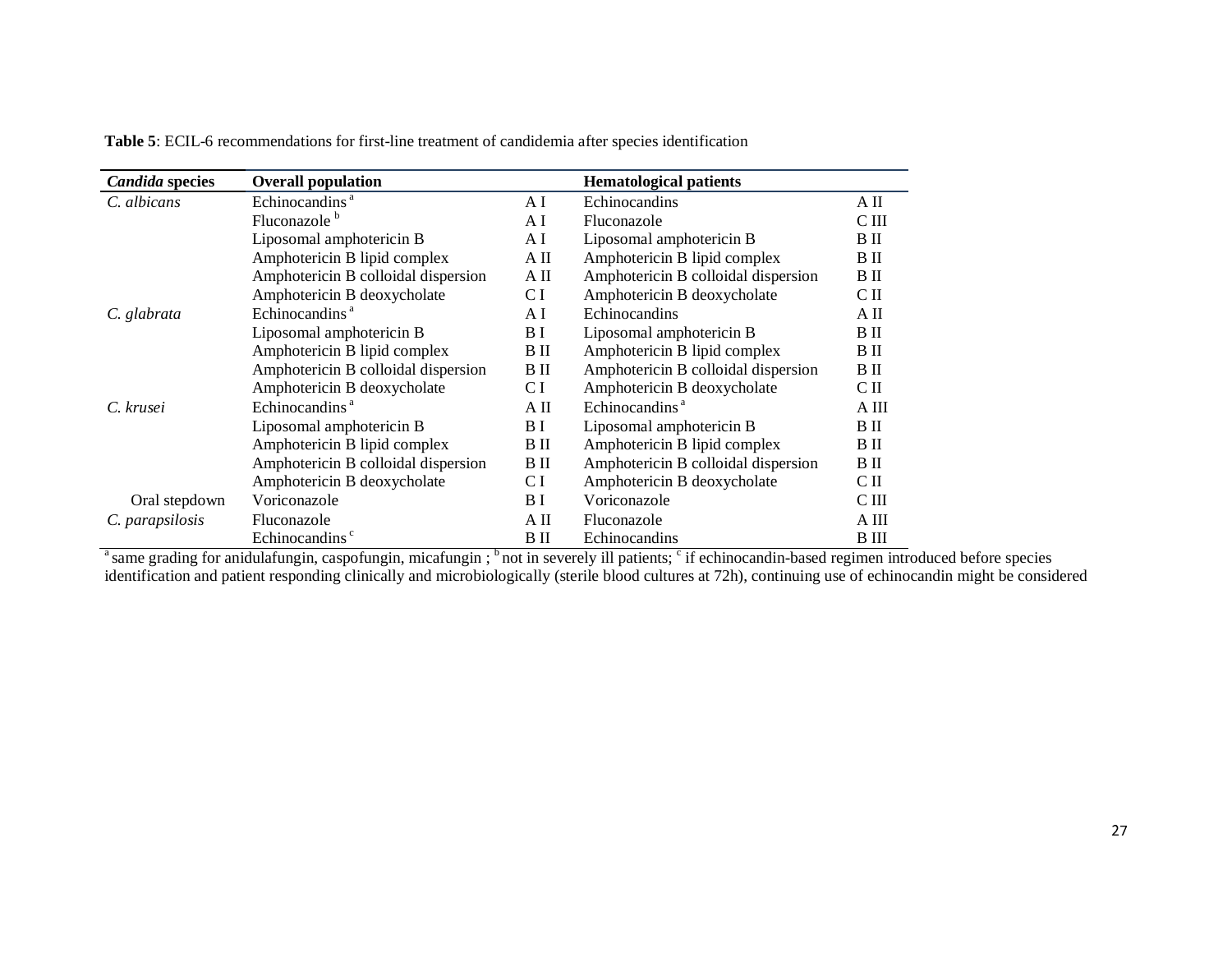| 1 <sup>st</sup> author, Year,<br>Reference | Type of study                                      | <b>Patients population</b>                                  | Antifungal agent (daily dose)<br>$N^{\circ}$ of<br>pts <sup>a</sup>                                                       |                  | Mycological<br>documentation <sup>b</sup> | Favorable <sup>c</sup><br>response rate    | 12-week<br>survival                        |
|--------------------------------------------|----------------------------------------------------|-------------------------------------------------------------|---------------------------------------------------------------------------------------------------------------------------|------------------|-------------------------------------------|--------------------------------------------|--------------------------------------------|
| Ellis, 1998 <sup>38</sup>                  | <b>RCT</b>                                         | Hematological malignancy, HSCT                              | $L$ -AmB $(1 \text{ mg/kg})$<br>L-AmB $(4 \text{ mg/kg})$                                                                 | 41<br>46         | 8(20%)<br>12(26%)                         | 58%<br>54%                                 | 58% <sup>d</sup><br>$51\%$ <sup>d</sup>    |
| Caillot, 2001 <sup>39</sup>                | Prospective, non-<br>comparative                   | Hematological malignancy, HSCT,<br>other IS condition       | Itraconazole (iv, $2x200$ for 2 days then 200 for 12<br>days then oral $2x200$ mg)                                        | 31               | 14 (45%)                                  | 48%                                        | 87%                                        |
| Bowden, 2002 <sup>40</sup>                 | RCT, double blind                                  | Hematological malignancy, HSCT,<br>other IS condition, COPD | d-AmB $(1-1.5 \text{ mg/kg})$<br>ABCD(6 mg/kg)                                                                            | 86<br>88         | 81 (94%)<br>75 (85%)                      | $35\%$ <sup>d</sup><br>$35\%$ <sup>d</sup> | $45\%$ <sup>d</sup><br>$50\%$ <sup>d</sup> |
| Herbrecht, 2002 <sup>41</sup>              | <b>RCT</b>                                         | Hematological malignancy, HSCT,<br>other IS conditions      | d-AmB $(1-1.5 \text{ mg/kg})$<br>Voriconazole (iv, $2x6$ mg/kg on day 1 then $2x4$                                        | 133<br>144       | 84 (63%)<br>98 (68%)                      | 32%<br>53%                                 | 58%<br>71%                                 |
| Candoni, 2005 <sup>42</sup>                | Prospective, non-<br>comparative                   | Hematological malignancy, HSCT                              | mg/kg then oral $2x200$ mg)<br>Caspofungin                                                                                | 32               | <b>NA</b>                                 | 56%                                        | $53\%$ <sup>e</sup>                        |
| Cornely, $2007^{43}$                       | RCT, double blind                                  | Hematological malignancy, HSCT,<br>other IS condition       | L-AmB $(3 \text{ mg/kg})$<br>94 <sup>f</sup><br>L-AmB (10 mg/kg for 14 days then 3 mg/kg)                                 |                  | 41 $(40\%)^g$<br>$36(39%)^g$              | 50%<br>46%                                 | 72%<br>59%                                 |
| Viscoli, $2009^{44}$                       | Prospective, non-<br>comparative                   | Hematological malignancy                                    | Caspofungin $(70 \text{ on day1}$ then $50 \text{ mg})$                                                                   |                  | $61(100\%)$                               | 33%                                        | 53%                                        |
| Herbrecht, 2010 <sup>45</sup>              | Prospective, non-<br>comparative                   | Allogeneic HSCT                                             | Caspofungin                                                                                                               |                  | 24 (100%)                                 | 42%                                        | 50%                                        |
| Cornely, $2011^{46}$                       | Prospective dose-<br>escalation study              | Hematological malignancy, HSCT,<br>other IS condition       | Caspofungin $(70-200 \text{ mg})$                                                                                         |                  | 26 (57%)                                  | 57%                                        | 72%                                        |
| Herbrecht, 2015 <sup>48</sup>              | Post-hoc analysis of<br>study published in<br>2002 | Hematological malignancy, HSCT,<br>other IS conditions      | d-AmB $(1-1.5 \text{ mg/kg})$<br>Voriconazole (iv, $2x6$ mg/kg on day 1 then $2x4$<br>179<br>mg/kg then oral $2x200$ mg)  |                  | 113 (69%)<br>124 (69%)                    | 19%<br>51%                                 | 55%<br>70%                                 |
| Marr, 2012 <sup>50</sup>                   | RCT, double blind                                  | Hematological malignancy, HSCT                              | Voriconazole (iv, 2x6 mg/kg on day 1 then 2x4<br>mg/kg then oral $2x300$ mg)                                              | 142              | 142 (100%)                                | 43%                                        | 61%                                        |
|                                            |                                                    |                                                             | Voriconazole (iv, 2x6 mg/kg on day 1 then 2x4<br>mg/kg then oral $2x300$ mg) + Anidulafungin (200<br>on day1 then 100 mg) | 135              | 135 (100%)                                | 33%                                        | 71%                                        |
| Maertens, $2015^{51}$                      | RCT, double blind                                  | Hematological malignancy, HSCT,<br>other IS condition       | Isavuconazole $(2x200 \text{ on day 1 and 2 then } 200$<br>mg)                                                            | $143^h$          | 143                                       | 62%                                        | 70%                                        |
|                                            |                                                    |                                                             | Voriconazole (iv, 2x6 mg/kg on day 1 then 2x4<br>mg/kg then oral $2x200$ mg)                                              | 129 <sup>h</sup> | 129                                       | 60%                                        | 66%                                        |

**Table 6**: Trials for first line therapy of invasive aspergillosis: main characteristics and outcome

<sup>a</sup> Numbers of patients refer to the modified intent to treat population when available or to the intent to treat population; <sup>b</sup> Includes positive microscopy or culture from relevant sites, positive histopathology, or positive galactomannan in serum, BAL or CSF as defined by EORTC/MSG 2008 criteria <sup>49</sup>; <sup>c</sup> Favorable response rate includes only complete and partial responses; <sup>d</sup> Twomonth survival rates; <sup>d</sup> Intent to treat population; <sup>e</sup> time point not specified (median follow-up 10 months); <sup>f</sup> includes also other mold infections (4 and 2 in 3 mg/kg and 10 mg/kg arm respectively); <sup>g</sup> after exclusion of the 6 other mold infections. h includes also a few non-*Aspergillus* invasive mold diseases (5 in isavuconazole arm and 6 in voriconazole arm) and non-identified invasive mold disease (14 in isavuconazole arm and 15 in voriconazole arm).

Abbreviations: ABCD: amphotericin B colloidal dispersion; ABLC: amphotericin B lipid complex; COPD: chronic obstructive pulmonary disease; d-AmB: deoxycholate amphotericin B; HSCT: hematopoietic stem cell transplant; IS: immunosuppressive (including steroids therapy); L-AmB: liposomal amphotericin B; pt(s): patient(s); RCT: randomized controlled trial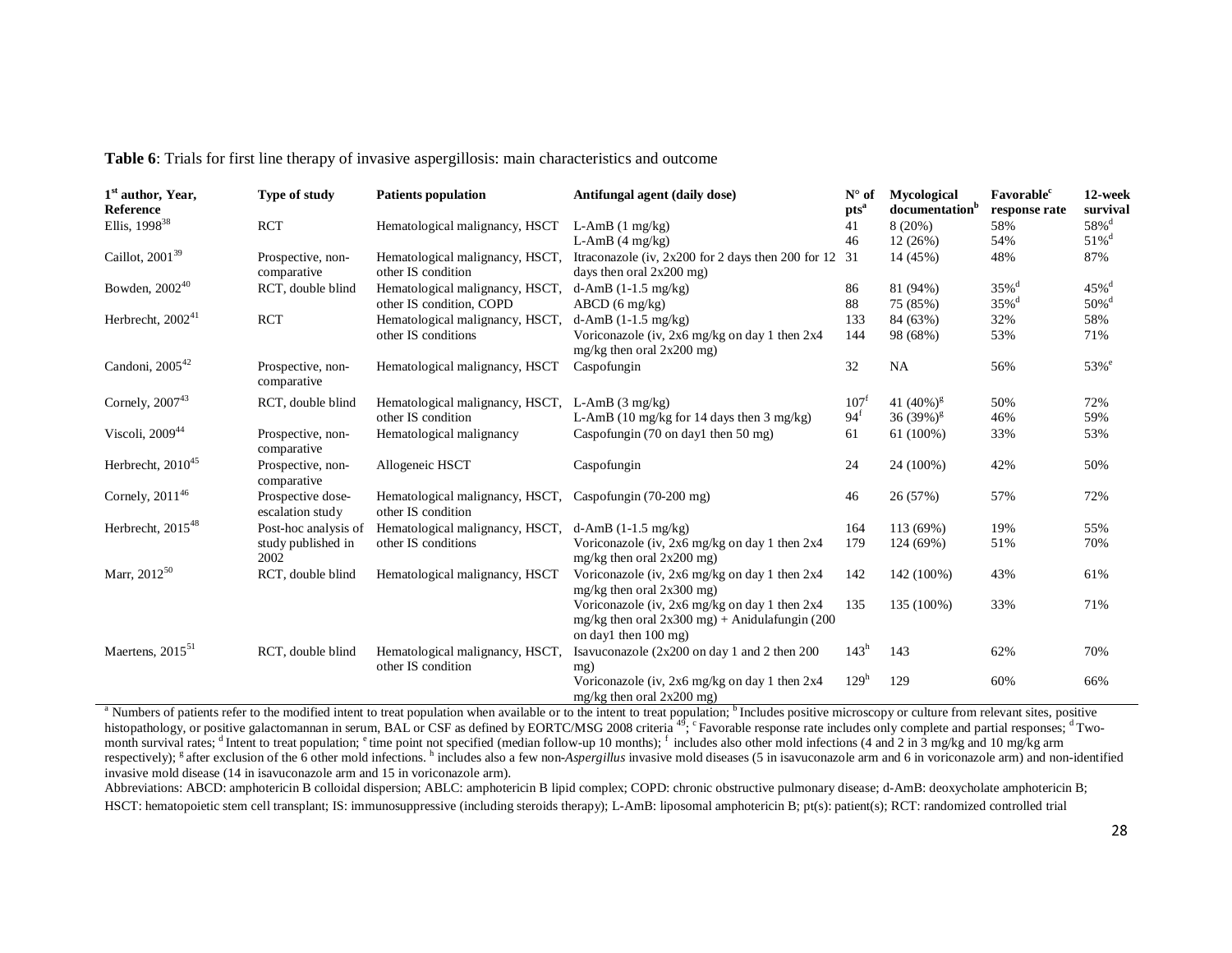|                                                                    | Grade            | <b>Comments</b>                                                                            |
|--------------------------------------------------------------------|------------------|--------------------------------------------------------------------------------------------|
| Voriconazole <sup>a</sup>                                          | A I              | Daily dose: $2x6$ mg/kg on day 1 then $2x4$<br>mg/kg (Initiation with oral therapy: C III) |
| Isavuconazole                                                      | A I              | As effective as voriconazole and better<br>tolerated                                       |
| Liposomal amphotericin B                                           | B I              | Daily dose: 3 mg/kg                                                                        |
| Amphotericin B lipid complex                                       | B II             | Daily dose: 5 mg/kg                                                                        |
| Amphotericin B colloidal dispersion                                | CI               | Not more effective than d-AmB but less<br>nephrotoxic                                      |
| Caspofungin                                                        | C II             |                                                                                            |
| Itraconazole                                                       | C <sub>III</sub> |                                                                                            |
| Combination voriconazole <sup><math>a</math></sup> + anidulafungin | C I              |                                                                                            |
| Other combinations                                                 | C III            |                                                                                            |
| <b>Recommendation against use</b>                                  |                  |                                                                                            |
| Amphotericin B deoxycholate                                        | A <sub>I</sub>   | Less effective and more toxic                                                              |

**Table 7**: ECIL-6 recommendations for first-line treatment of invasive aspergillosis

<sup>a</sup>Monitoring of serum levels is indicated. In the absence of sufficient data for first line monotherapy, anidulafungin, micafungin and posaconazole have not been graded.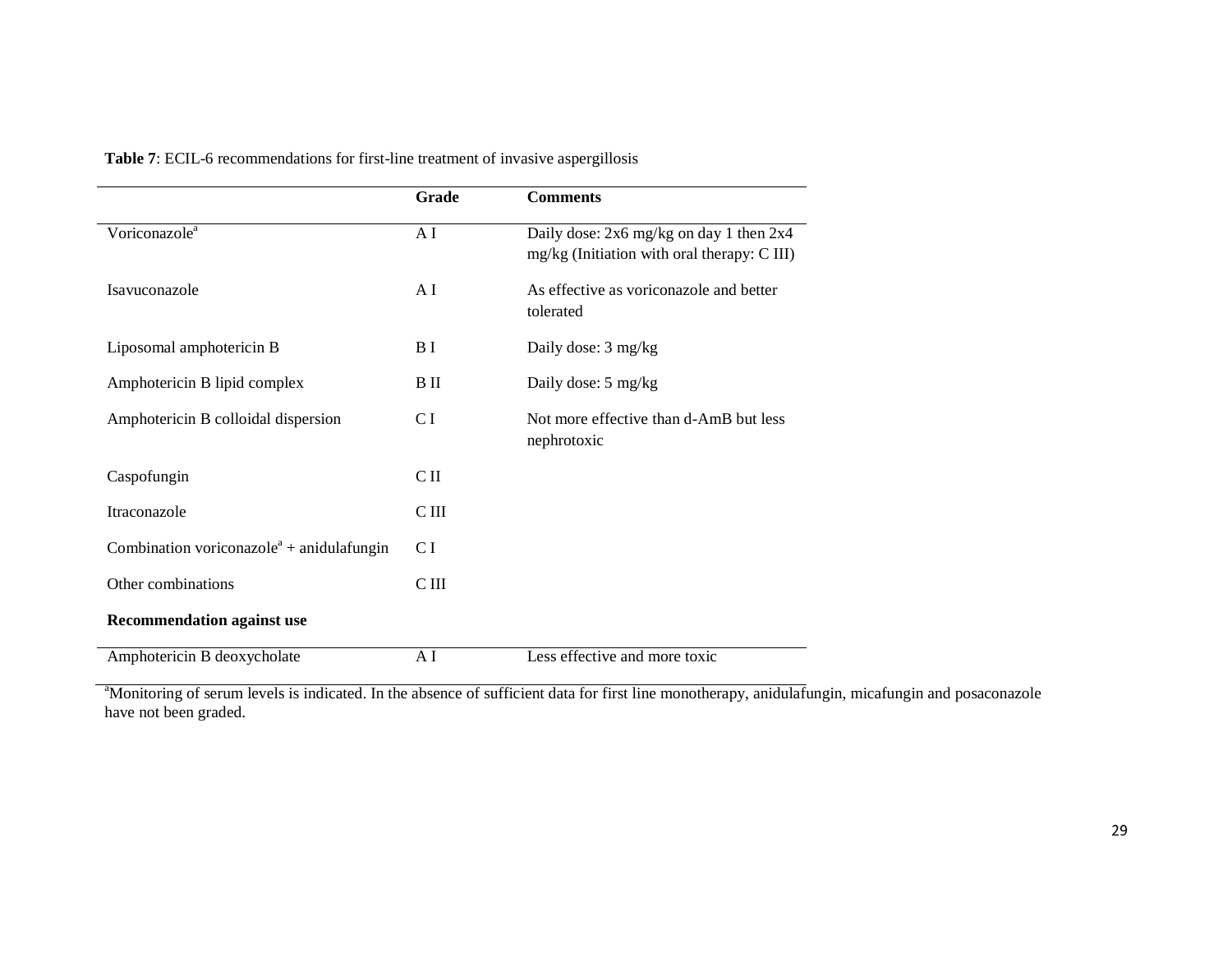|                              | Grade | <b>Comments</b>                         |
|------------------------------|-------|-----------------------------------------|
| Liposomal amphotericin B     | B II  | No data in voriconazole failure         |
| Amphotericin B lipid complex | B II  | No data in voriconazole failure         |
| Caspofungin                  | B II  | No data in voriconazole failure         |
| Itraconazole                 | C III | Insufficient data                       |
| Posaconazole <sup>a</sup>    | B II  | No data in voriconazole failure         |
| Voriconazole <sup>a</sup>    | B II  | If not used in $1st$ line               |
| Combination                  | B II  | Various studies and conflicting results |

**Table 8**: ECIL-6 recommendations for salvage therapy of invasive aspergillosis

<sup>a</sup>Monitoring of serum levels is indicated, especially if posaconazole oral suspension is used.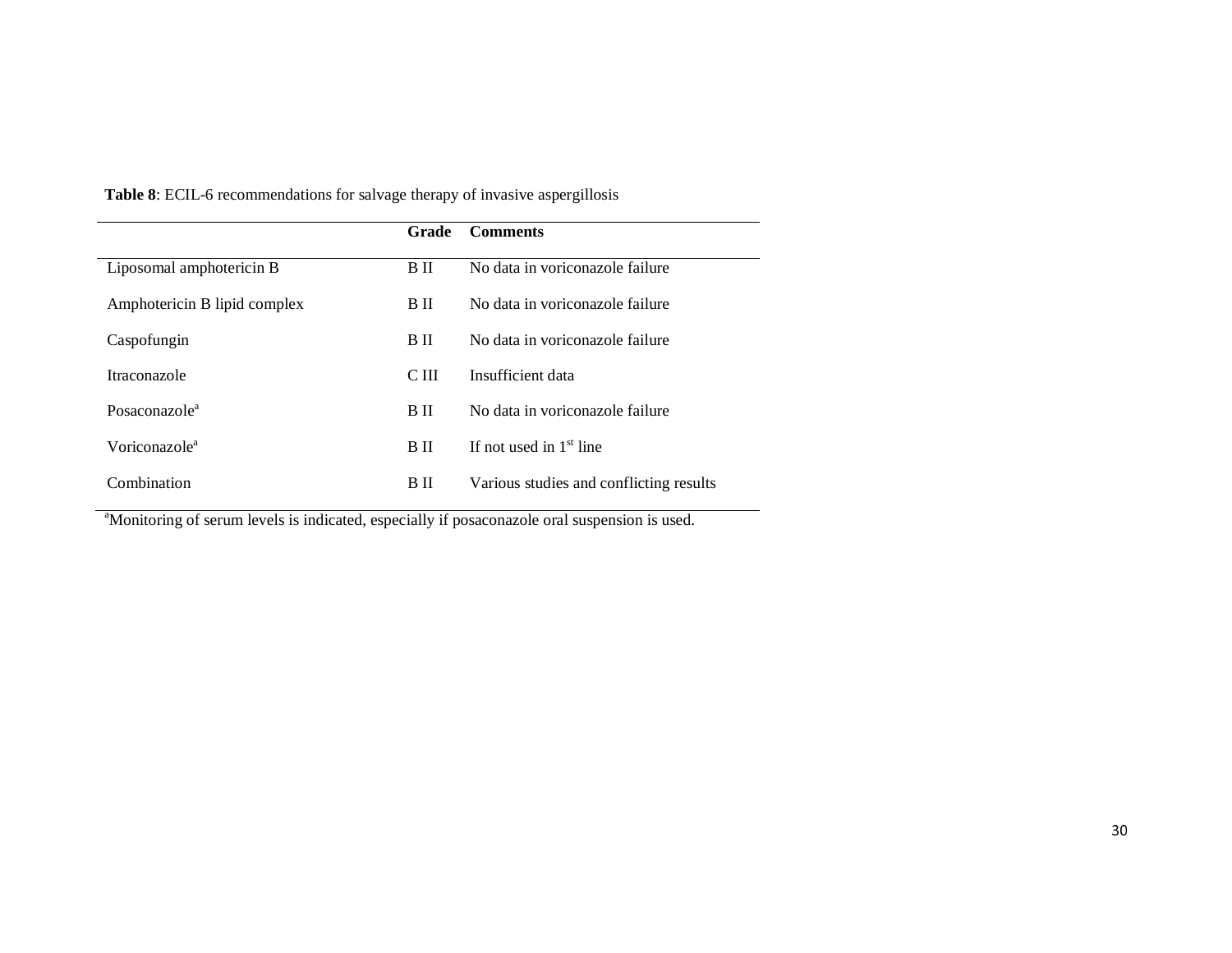**Table 9**: ECIL-6 recommendations for first line therapy of mucormycosis

|                                                                                         | Grade                       | <b>Comments</b>                                                                                                                                           |
|-----------------------------------------------------------------------------------------|-----------------------------|-----------------------------------------------------------------------------------------------------------------------------------------------------------|
| Management includes antifungal therapy, surgery and<br>control of underlying conditions | $\mathbf{A} \; \mathbf{II}$ | Multidisciplinary approach is required                                                                                                                    |
| Antifungal therapy                                                                      |                             |                                                                                                                                                           |
| Amphotericin B deoxycholate                                                             | C <sub>II</sub>             |                                                                                                                                                           |
| Liposomal amphotericin B                                                                | <b>B</b> II                 | Daily dose: 5 mg/kg. Liposomal amphotericin B should be preferred in CNS infection<br>and/or renal failure                                                |
| Amphotericin B lipid complex                                                            | <b>BII</b>                  |                                                                                                                                                           |
| Amphotericin B colloidal dispersion                                                     | C <sub>II</sub>             |                                                                                                                                                           |
| Posaconazole                                                                            | C <sub>III</sub>            | No data to support its use as first line treatment. Alternative when amphotericin B<br>formulations are absolutely contraindicated.                       |
| Combination therapy                                                                     | $C$ III                     |                                                                                                                                                           |
| Control of underlying condition                                                         | $A$ II                      | Includes control of diabetes, hematopoietic growth factor if neutropenia,<br>discontinuation/tapering of steroids, reduction of immunosuppressive therapy |
| Surgery                                                                                 |                             |                                                                                                                                                           |
| Rhino-orbito-cerebral infection                                                         | $A$ II                      |                                                                                                                                                           |
| Soft tissue infection                                                                   | A II                        |                                                                                                                                                           |
| Localized pulmonary lesion                                                              | <b>B</b> III                |                                                                                                                                                           |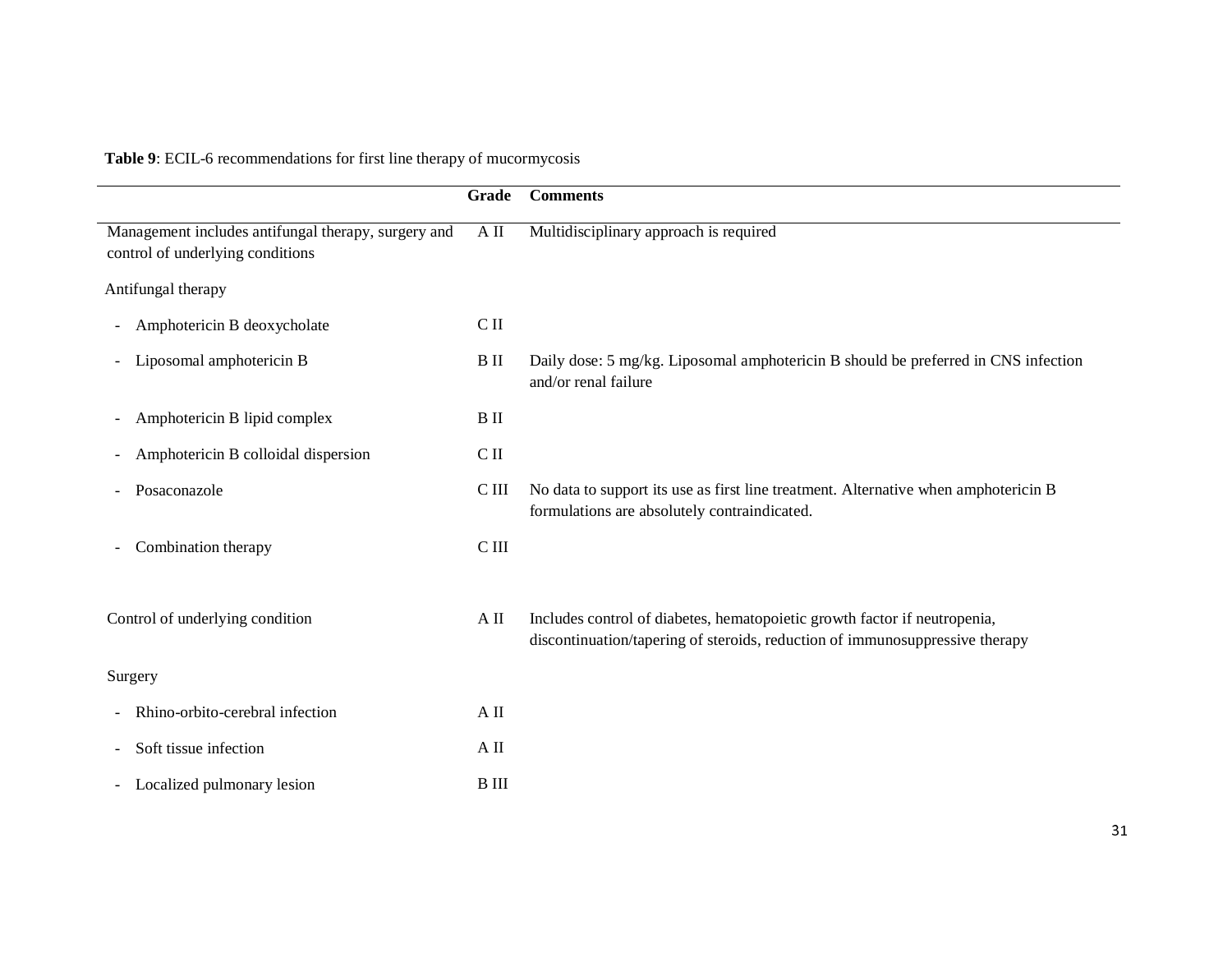| Disseminated infection<br>$\sim$ $-$ | C III | Surgery should be considered on a case by case basis, using a multi-disciplinary approach |
|--------------------------------------|-------|-------------------------------------------------------------------------------------------|
| Hyperbaric oxygen                    | C III |                                                                                           |
| <b>Recommendation against use</b>    |       |                                                                                           |
| Combination with deferasirox         | ΑII   |                                                                                           |